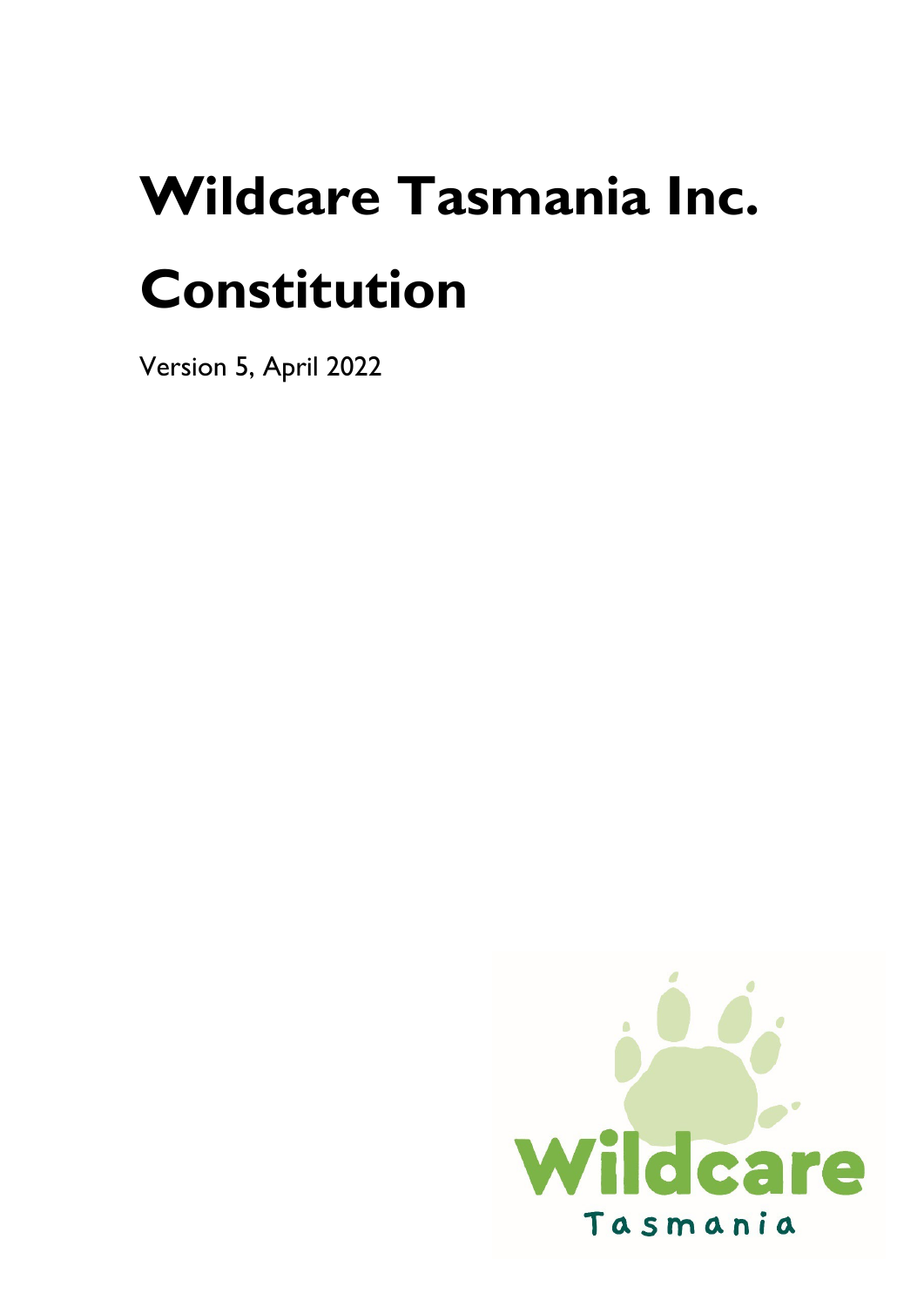## Contents

| <b>Part 1-Preliminary</b>                                                 | 4         |
|---------------------------------------------------------------------------|-----------|
|                                                                           |           |
|                                                                           |           |
| Part 2—Purpose, objectives and powers of the Association                  | 5         |
|                                                                           |           |
|                                                                           |           |
| Part 3—Membership of the Association                                      | 7         |
|                                                                           |           |
|                                                                           |           |
|                                                                           |           |
|                                                                           |           |
| Part 4-Board                                                              | 8         |
|                                                                           |           |
|                                                                           |           |
|                                                                           |           |
|                                                                           |           |
|                                                                           |           |
|                                                                           |           |
|                                                                           |           |
| <b>Part 5-Branches</b>                                                    | 11        |
|                                                                           |           |
| 16 Board may veto activities by branches or members of the Association 11 |           |
| <b>Part 6—Meetings of the Association</b>                                 | 11        |
|                                                                           |           |
|                                                                           |           |
|                                                                           |           |
| <b>Part 7—Records of the Association</b>                                  | 13        |
|                                                                           |           |
|                                                                           |           |
| Part 8—Financial management of the Association and the TNCF               | 13        |
|                                                                           |           |
|                                                                           |           |
|                                                                           |           |
|                                                                           |           |
|                                                                           |           |
|                                                                           |           |
|                                                                           |           |
| <b>Part 9-Public officer</b>                                              | 15        |
|                                                                           |           |
| Part 10—Avoiding conflicts of interest                                    | 16        |
|                                                                           |           |
| Part 11—Liabilities of members and officers of the Association            | <b>16</b> |
|                                                                           |           |
|                                                                           |           |
|                                                                           |           |
| Part 12-Winding up                                                        | 16        |
|                                                                           |           |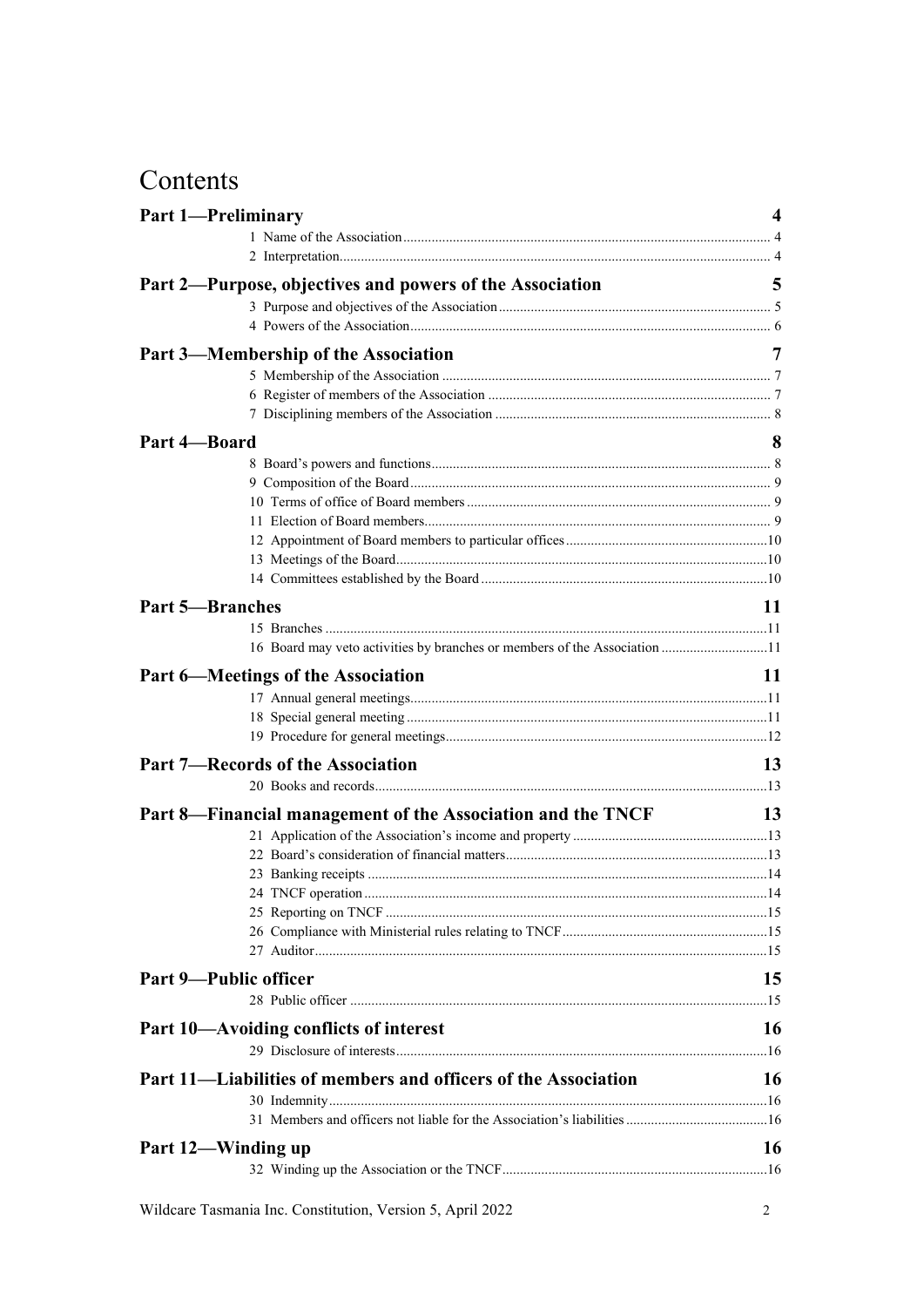| Part 13-Scope of rules                                                 |  |
|------------------------------------------------------------------------|--|
|                                                                        |  |
|                                                                        |  |
| <b>Part 14—Transitional provisions</b>                                 |  |
|                                                                        |  |
|                                                                        |  |
|                                                                        |  |
| 38 Transitional provisions for TNCF and Grants Assessment Committee 18 |  |
|                                                                        |  |
|                                                                        |  |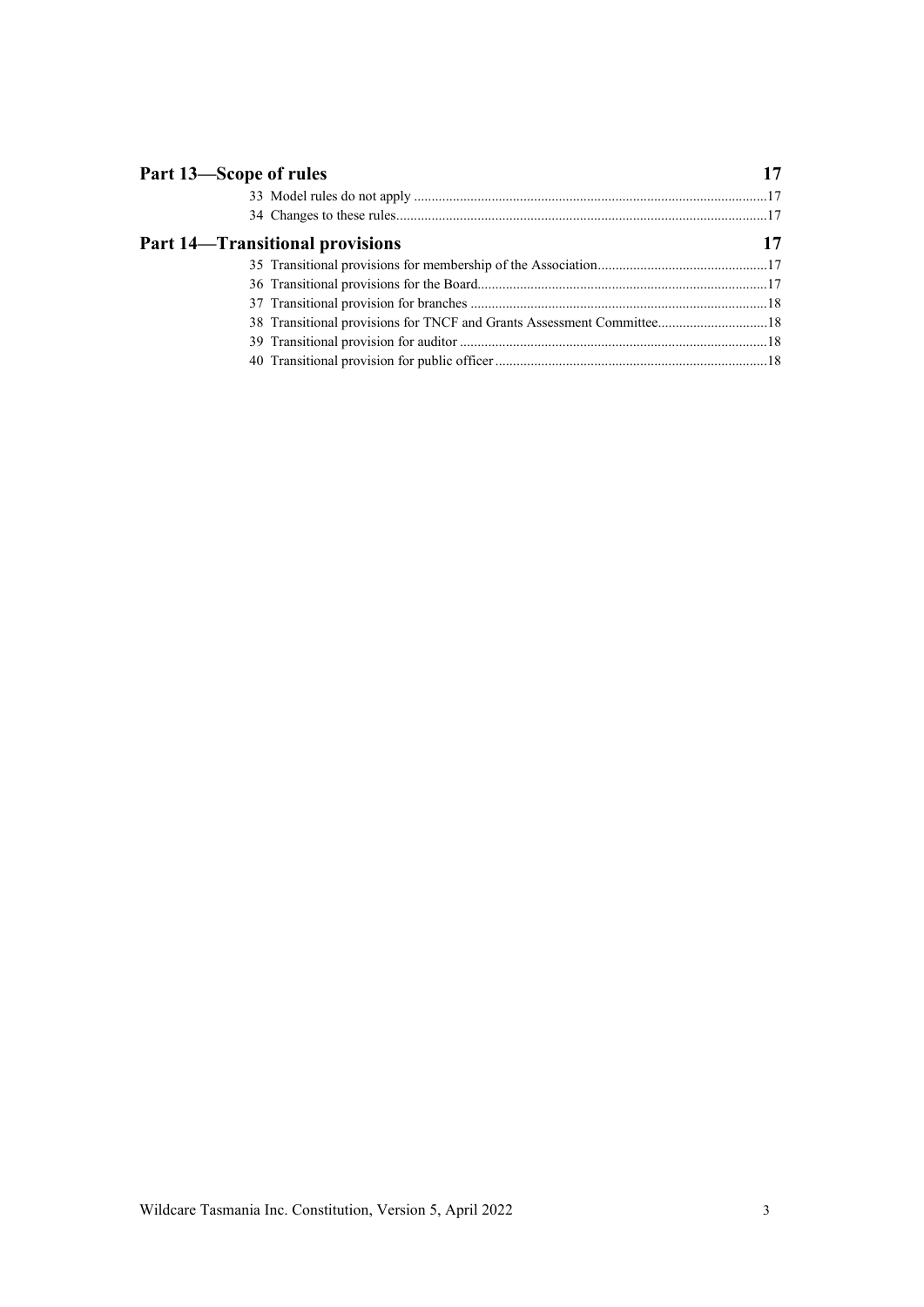## **Part 1—Preliminary**

#### **1 Name of the Association**

The name of the Association is Wildcare Tasmania Incorporated.

#### **2 Interpretation**

#### *Definitions*

(1) In these rules, unless the contrary intention appears:

*annual general meeting* has the meaning given by rule 17.

*Association* means the association mentioned in rule 1.

*Associations Incorporation Act* means the *Associations Incorporation Act 1964* of Tasmania, as in force from time to time.

*auditor* means the person who is appointed as auditor of the Association in accordance with rule 27.

*Board* of the Association means the Board constituted under rule 9 or 36.

*Board member* means a person who is a member of the Board under Part 4 or rule 36.

*branch* means a group of members of the Association approved by the Board as a branch of the Association under rule 15.

*CEO* means the person who is appointed as the chief executive officer of the Association by the Board.

*Chair* means the person who is appointed as the Chair under rule 12.

*Deputy Chair* means the person who is appointed as the Deputy Chair under rule 12.

*EBU* (short for Environment Business Unit) means the component of the Tasmanian Government responsible for nature conservation in Tasmania.

*elected Board member* means a Board member elected at an annual general meeting of the Association or appointed as a replacement for such a Board member whose position became vacant.

*eligible* to be a Board member: a person is *eligible* to be a Board member if the person meets the conditions for a responsible entity (within the meaning of the *Australian Charities and Not-for-profits Commission Act 2012* of the Commonwealth, as in force from time to time) of the Association that are specified in a governance standard (within the meaning of that Act).

*environmental objects* of the Association means the objectives set out in subrule 3(2).

*Grants Assessment Committee* means the committee appointed by the Board to administer the TNCF.

*general meeting* means an annual general meeting or a special general meeting.

*member* of the Association means a person who is a member of the Association under rule 5 or 35.

Wildcare Tasmania Inc. Constitution, Version 5, April 2022 4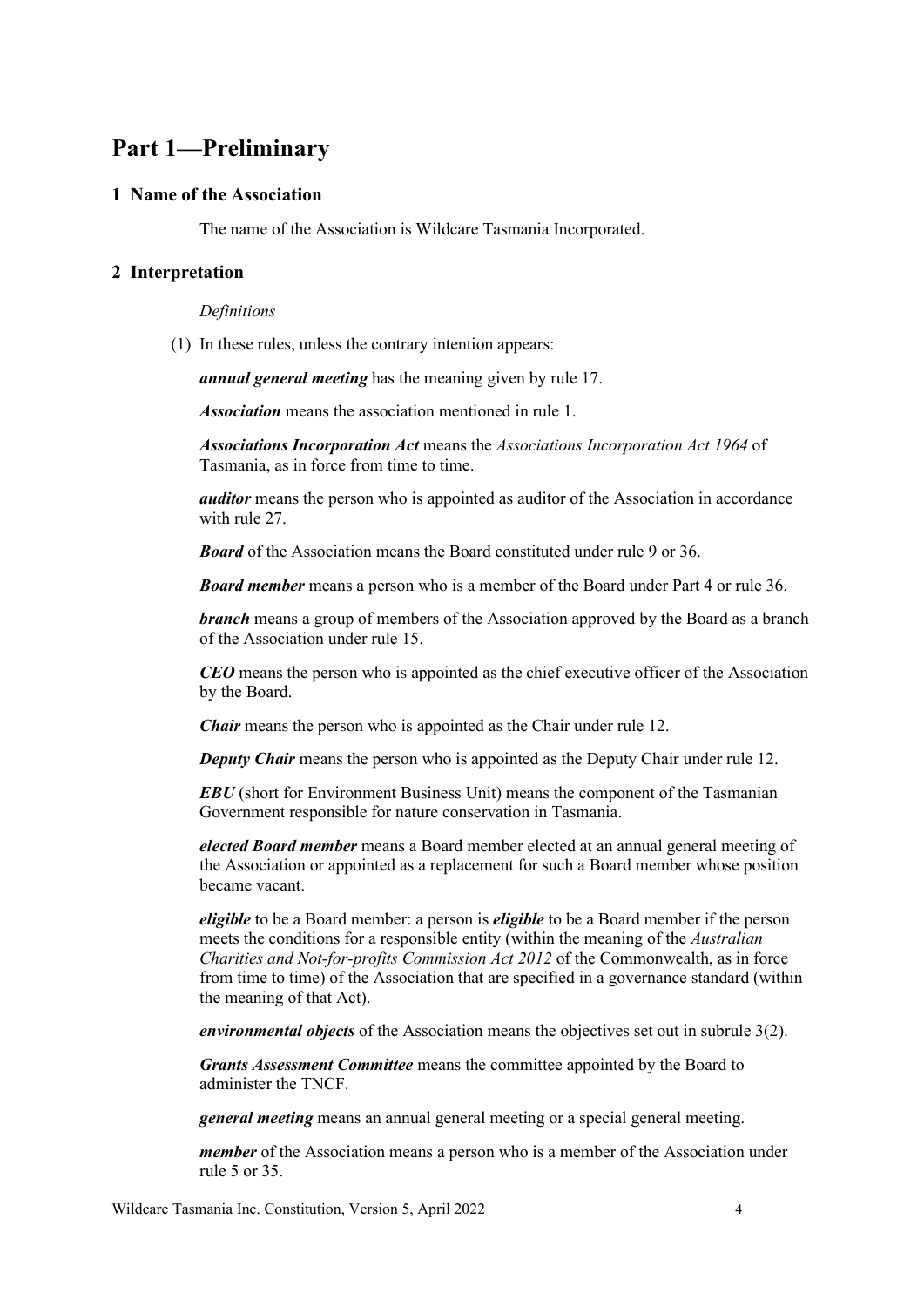*objectives* of the Association means the objectives set out in subrules 3(2) and (3).

*old constitution* means the rules of the Association as in force immediately before the start time.

*public officer* means the person who is appointed by the Board as the public officer of the Association under rule 28.

*purpose* of the Association means the purpose set out in subrule 3(1).

*PWS* (short for Parks and Wildlife Service) means the component of the Tasmanian Government responsible for management of reserved land in Tasmania.

*Secretary* means the person who is appointed as Secretary under rule 12.

*special general meeting* means a meeting called under rule 18.

*start time* means the time when the special resolution for the alteration of the rules of the Association by the adoption of these rules is registered by the Commissioner for Corporate Affairs under subsection 23(3) of the Associations Incorporation Act.

*TNCF* means the Tasmanian Nature Conservation Fund established under paragraph 4(a).

*Treasurer* means the person who is appointed as Treasurer under rule 12.

*Other provisions for interpretation*

- (2) If these rules give a word or phrase a particular meaning, other parts of speech and grammatical forms of that word or phrase have corresponding meanings.
- (3) In these rules, words in the singular number include the plural and words in the plural number include the singular.
- (4) In these rules, a reference in general terms to the holder of an appointment or office includes a reference to a person performing the duties of the appointment or office.

## **Part 2—Purpose, objectives and powers of the Association**

#### **3 Purpose and objectives of the Association**

- (1) The purpose of the Association is to support communities and volunteers to contribute to conservation actions that ensure long-term protection of Tasmania's natural environment.
- (2) The primary objectives of the Association are:
	- (a) to help conservation and land managers (including PWS) conserve natural heritage in Tasmania (on and off reserves) and manage reserves in Tasmania; and
	- (b) to foster community interest in, support for and involvement in nature conservation in Tasmania (on and off reserves) and management of reserves in Tasmania; and
	- (c) to foster community interest in, support for and involvement in the Association.
- (3) The additional objectives of the Association are:
	- (a) to establish and maintain the TNCF for the specific purpose of supporting the purpose and environmental objects of the Association; and
	- (b) to help acquire funds for special projects for natural and/or cultural heritage conservation in Tasmania (on and off reserves); and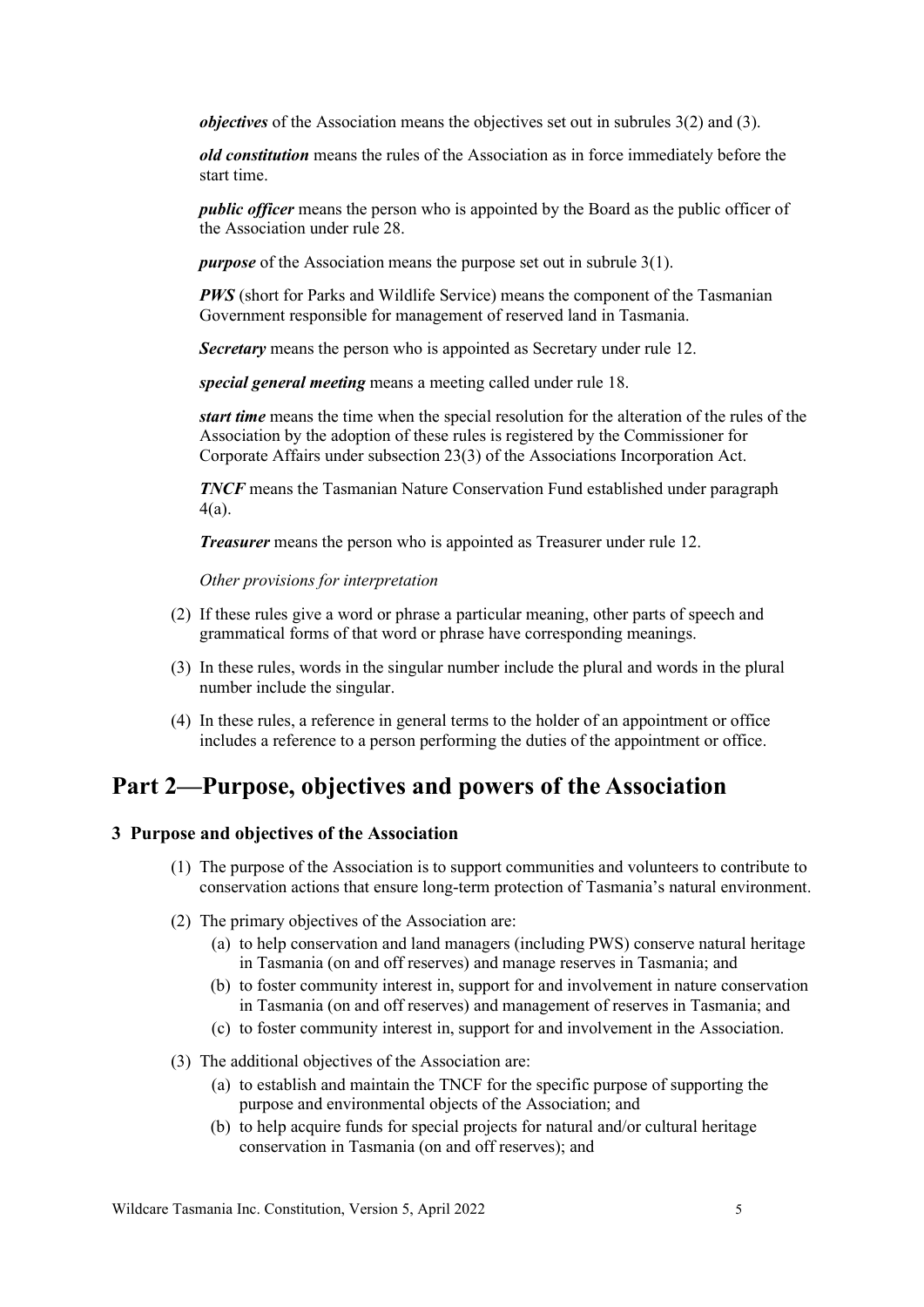- (c) to help conservation and land managers (including PWS) conserve cultural heritage in Tasmania (on and off reserves); and
- (d) to foster community interest in, support for and involvement in cultural heritage conservation in Tasmania (on and off reserves).

#### **4 Powers of the Association**

The Association has the following powers:

- (a) the establishment and maintenance of a public fund called the Tasmanian Nature Conservation Fund for the specific purpose of supporting the environmental objects of the Association and to receive all gifts of money or property for that purpose;
- (b) the purchase, taking on lease, licence or in exchange, and the hiring or otherwise acquiring of any real or personal property necessary or convenient for achieving the purpose or objectives of the Association;
- (c) the buying, selling, and supplying of, and dealing in, goods of all kinds;
- (d) the construction, maintenance, and alteration of buildings or works necessary or convenient to achieve the purpose or objectives of the Association;
- (e) the accepting of any funds, subscriptions, donations of real and personal property and gifts, whether subject to a will, special trust or not, to achieve the purpose or objectives of the Association;
- (f) the taking of such steps from time to time as the Board may deem expedient for the purpose of procuring contributions to the funds of the Association, whether by way of gifts, donations, subscriptions, or otherwise;
- (g) the printing and publishing of such newspapers, periodicals, books, leaflets, or other documents as are desirable for the promotion of the purpose or objectives of the Association;
- (h) the borrowing and raising of money in such manner and on such terms as the Board may think fit or as may be approved or directed by resolution passed at a general meeting;
- (i) the investment of any monies of the Association (except those received by the TNCF) not immediately required for the purpose or objectives of the Association in such manner as the Board may from time to time determine;
- (j) the making of gifts or subscriptions to any funds, authorities or institutions with a similar purpose or objectives to the Association;
- (k) the establishment and support, or aiding in the establishment and support, of associations, foundations, institutions, funds, trusts, schemes and conveniences calculated to benefit employees, past employees or volunteers of the Association or their dependants;
- (l) the granting of pensions, allowances or other benefits to employees, past employees or volunteers of the Association or their dependants;
- (m) the making of payments towards insurance in relation to benefits for employees, past employees or volunteers of the Association or their dependants;
- (n) the establishment and support, or aiding in the establishment or support, of any branch, other association, foundation or trust formed to achieve the purpose or objectives of the Association;
- (o) the purchase, acquisition or undertaking of all or any part of the property, assets, liabilities or engagements of any association or foundation with which the Association may at any time become amalgamated in accordance with the provisions of the Act;
- (p) the employment of such officers and persons as the Board may deem necessary and the payment of such remuneration or bonus as the Board may determine as reasonable and proper;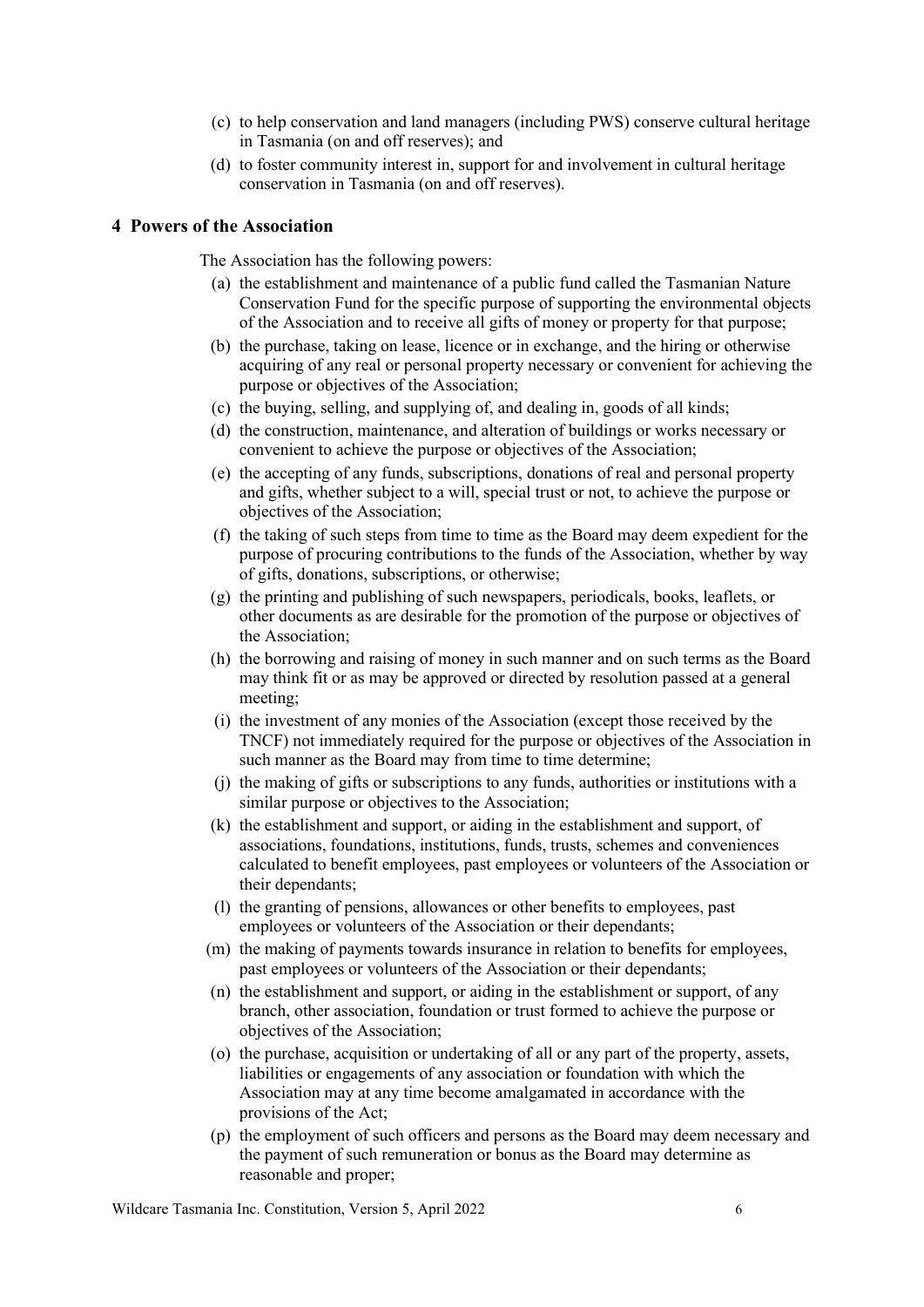- (q) the entry into legal and other agreements with other entities or persons for the purpose of supporting and contributing to the purpose or objectives of the Association;
- (r) the doing of all such other lawful things as are incidental or conducive to the attainment of the purpose or objectives of the Association or to any of the powers specified in the foregoing provisions of this rule.
- Note: The Associations Incorporations Act gives the Association some other powers.

## **Part 3—Membership of the Association**

#### **5 Membership of the Association**

- (1) A person becomes a member of the Association:
	- (a) on payment of the subscription for the person's membership; or
	- (b) on meeting the conditions specified by the Board for the person to become a member.
- (2) The person remains a member of the Association while:
	- (a) either:
		- (i) the annual subscription for the person's membership remains fully paid; or
		- (ii) the conditions specified by the Board for the person to remain a member (which may be the same as or different from the conditions for the person to become a member) are met; and
	- (b) the person abides by any policy, or code of conduct, approved by the Board for persons working with the Association.

This is subject to rule 7 (which deals with suspension and expulsion of members).

- (3) However, if a person is given notice that:
	- (a) the subscription for the person's membership of the Association is overdue; and
	- (b) the person's membership will cease at the end of a period specified in the notice unless the subscription for the membership is paid within the period;

the person's membership continues until the end of the period and ceases then unless the subscription is paid within the period.

- (4) The Board will approve the form or forms of membership of the Association and the annual subscription for membership of each form, and specify them in a policy about membership of the Association.
- (5) Members of the Association will be notified of any change to a policy about membership of the Association.

#### **6 Register of members of the Association**

- (1) A secure register of members of the Association containing their contact information will be maintained.
- (2) Members will be able to view and edit their own personal details recorded in the register.
- (3) A notice required or permitted by these rules to be given to a member of the Association is taken to have been given if it is sent to any of the last known contact information of the member recorded in the register.
- (4) The register will comply with relevant privacy legislation and the Association's policy for privacy.

Wildcare Tasmania Inc. Constitution, Version 5, April 2022 7 7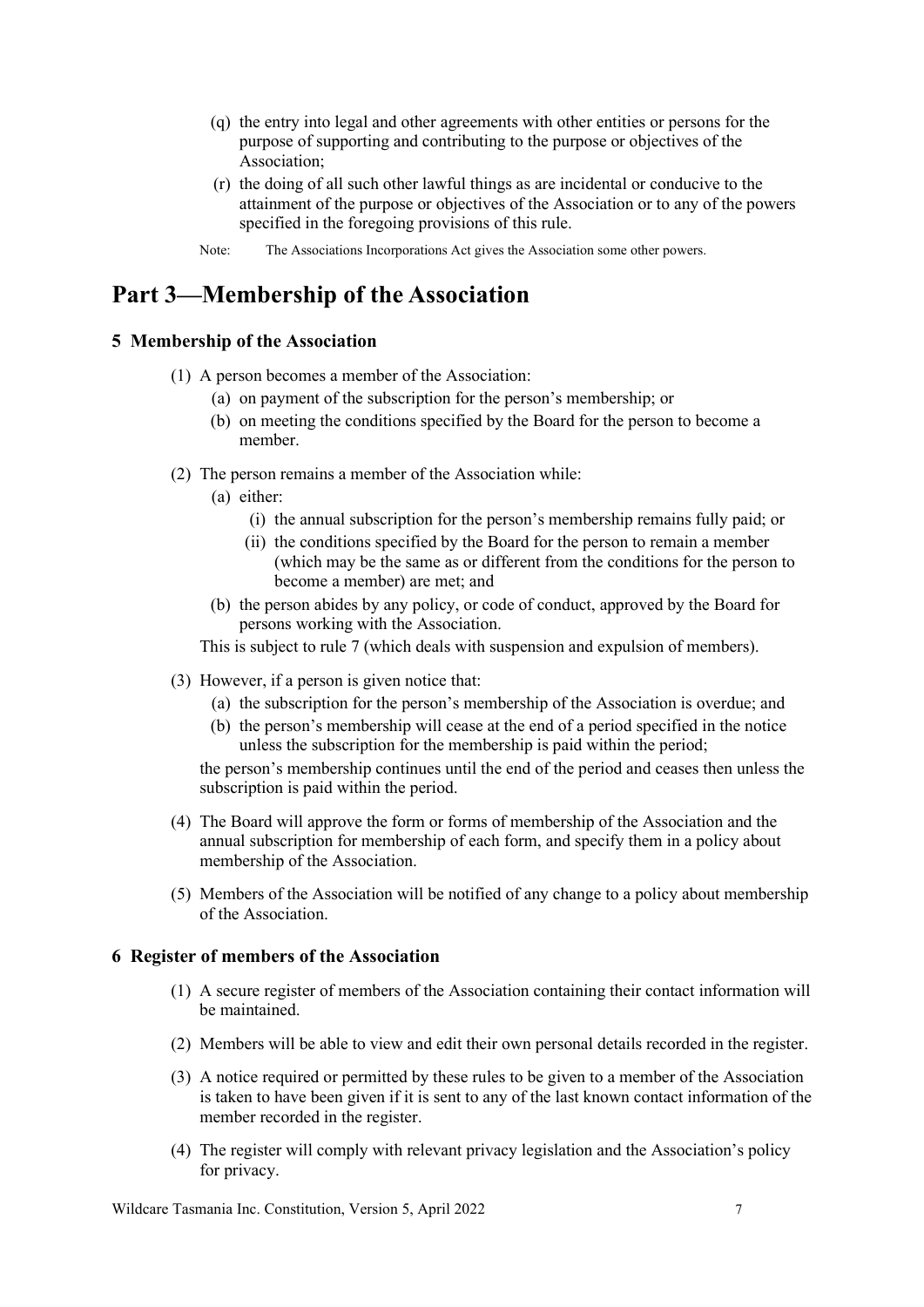#### **7 Disciplining members of the Association**

- (1) The Board may discipline a member of the Association by warning, suspending or expelling the member if, in the Board's opinion, the member:
	- (a) has engaged in conduct that is prejudicial to the standing, purpose or objectives of the Association; or
	- (b) has failed to abide by any policy, or code of conduct, approved by the Board for persons working with the Association.
- (2) If a motion is proposed at a meeting of the Board that a member of the Association be disciplined, the motion will not be dealt with at that meeting.
- (3) The motion will be placed on the agenda of a meeting of the Board to be held at least 14 days later, at which the only business will be the motion.
- (4) The Board will notify the member, at least 10 days before the later meeting, that a motion has been proposed to discipline the Member.
- (5) The notice will give the details of the later meeting, and state that the member has the right to attend and speak at that meeting, to submit a written statement in defence or to submit a written statement and attend and speak.
- (6) At the later meeting the Board will consider any statement submitted, and hear the member if the member attends and wishes to speak.
- (7) The motion to discipline the member is not carried unless an absolute majority of Board members votes in favour of the motion.
- (8) There is no appeal from the Board's decision on the motion.

## **Part 4—Board**

#### **8 Board's powers and functions**

- (1) The Board may exercise all the powers of the Association, subject to these rules and any resolution passed at a general meeting of the Association.
- (2) The Board will determine and document the accountabilities and authorities of the Board, the public officer, CEO, branches and members of the Association.

#### *Delegation*

- (3) The Board may delegate any of its powers or functions except:
	- (a) this power of delegation; and
	- (b) any functions that the Associations Incorporation Act or another law of a State or the Commonwealth applying to the Board or the Association requires the Board to perform.
- (4) A delegation of a power or function of the Board does not prevent the Board from exercising the power or performing the function.
- (5) These rules apply in relation to the exercise by a delegate of a power of the Board, or the performance by a delegate of a function of the Board, as if the exercise or performance were by the Board.
- (6) The Board may revoke a delegation of its powers or functions.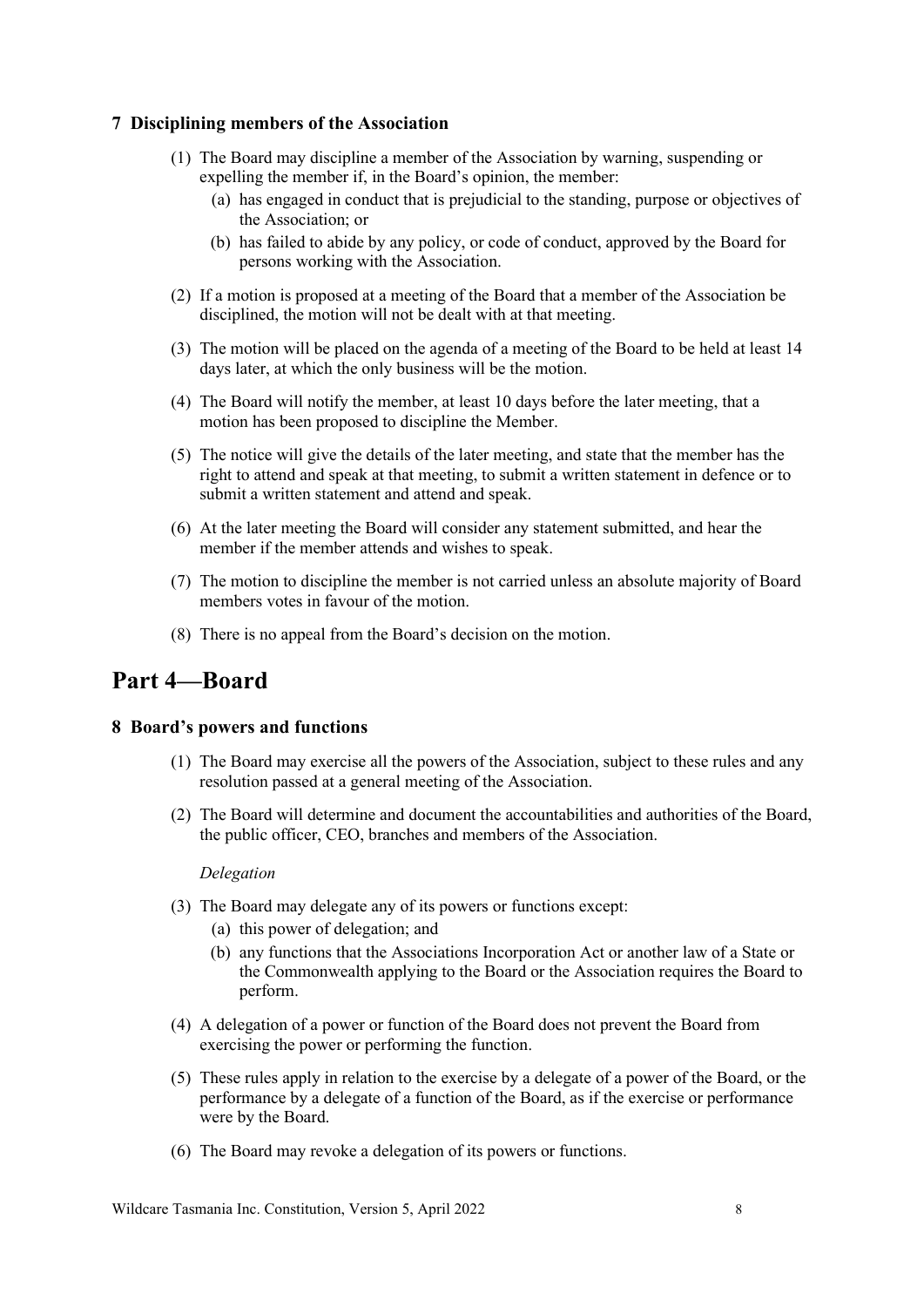#### **9 Composition of the Board**

- (1) The Board consists of 9 persons who are eligible to be Board members, as follows:
	- (a) one representative from PWS, appointed by the head of PWS;
	- (b) one representative from EBU, appointed by the head of EBU;
	- (c) if the Board decides to appoint a person as a Board member for a specified period to fill a specified role—that person;
	- (d) either 6 elected Board members or, if a person is not appointed under paragraph (c) at the time of an annual general meeting, 7 elected Board members.
- (2) The exercise of powers, or the performance of functions or duties, by the Board is not affected by a vacancy on the Board.

#### **10 Terms of office of Board members**

- (1) The Board member appointed by the head of PWS may be replaced at any time by the head of PWS.
- (2) The Board member appointed by the head of EBU may be replaced at any time by the head of EBU.
- (3) A Board member elected at an annual general meeting holds office until the third annual general meeting starting after the election, subject to subrules (4), (5) and (7).
- (4) A person who is a Board member ceases to be a Board member if the person ceases to be eligible to be a Board member.
- (5) A person who is an elected Board member ceases to be a Board member if the person:
	- (a) delivers a written resignation to the Board; or
	- (b) is absent, without prior leave of the Board, from all meetings of the Board held within 6 months; or
	- (c) ceases to be a member of the Association.
- (6) If the office of an elected Board member becomes vacant, the Board may appoint a member of the Association who is eligible to be a Board member as a replacement until immediately before the next annual general meeting of the Association.
- (7) The Board will determine a process to adjust the terms of elected Board members so that, among those Board members, there are rolling terms, with elections for some of the Board members at each annual general meeting, if possible.

#### **11 Election of Board members**

- (1) A person may be elected as a Board member only if the person is a member of the Association.
- (2) A person cannot be elected as a Board member for a term that starts immediately after 3 consecutive terms of office for which the person was elected as a Board member.
- (3) The Board will determine, and notify the members of the Association of:
	- (a) the processes for:
		- (i) nomination of candidates for election as Board members at annual general meetings; and
		- (ii) election of such nominated candidates; and
	- (b) whether candidates nominated for election are eligible to be Board members.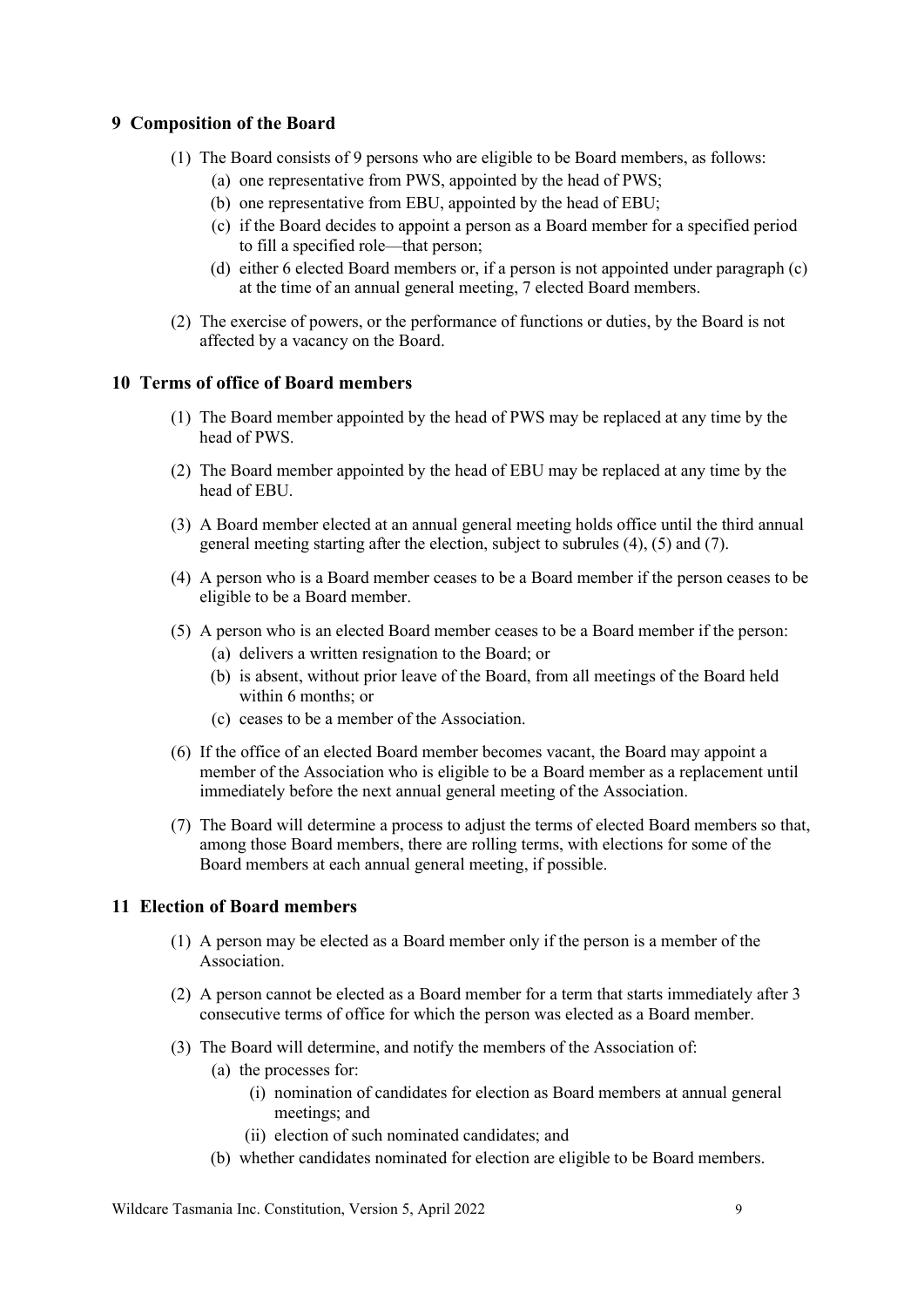#### **12 Appointment of Board members to particular offices**

- (1) The Board will appoint:
	- (a) one of the elected Board members as Chair; and
	- (b) one of the elected Board members as Deputy Chair.
- (2) The Board may appoint:
	- (a) one of the elected Board members as Secretary; and
	- (b) one of the elected Board members as Treasurer; and
	- (c) a Board member to fill another nominated role.
- (3) The Board will make and announce the appointments of Chair, Deputy Chair and, if appointed, Secretary, Treasurer and other appointed roles, at the first Board meeting after each annual general meeting.
- (4) The Board will determine and document the accountabilities and authorities of the Chair, Deputy Chair and, if appointed, the Secretary, the Treasurer and other Board roles.

#### **13 Meetings of the Board**

- (1) The quorum at a meeting of the Board is ⅔ of the number of Board members who may take part in the meeting.
- (2) The Board will determine its own procedure.
- (3) The Board will develop a calendar of meetings at the first meeting after each annual general meeting and will hold at least 4 meetings each calendar year.
- (4) Additional meetings of the Board will be called by the Chair, or if requested by the Board, by 3 Board members or by the CEO for decision making.
- (5) If, within 7 days of receiving a request for a meeting of the Board, the Chair does not give notice of the meeting, one of the persons requesting the meeting may call it.
- (6) A motion is carried at a meeting of the Board if a simple majority of those Board members present vote in favour of it.
- (7) Meetings of the Board will be documented by the Secretary or a person appointed by the Board for the purpose.
- (8) A meeting of the Board may be held by remote communications that enable all participants in the meeting to hear (or both see and hear) one another.
- (9) The Board may, without a meeting, make a decision by exchange of electronic communications among the Board members that indicate that a majority of the Board members favour the decision.

#### **14 Committees established by the Board**

- (1) The Board may establish committees and specify their functions, powers and method of operation, including reporting to the Board at specified intervals.
- (2) A committee established by the Board may include as a member of the committee a person who is not a Board member or a member of the Association.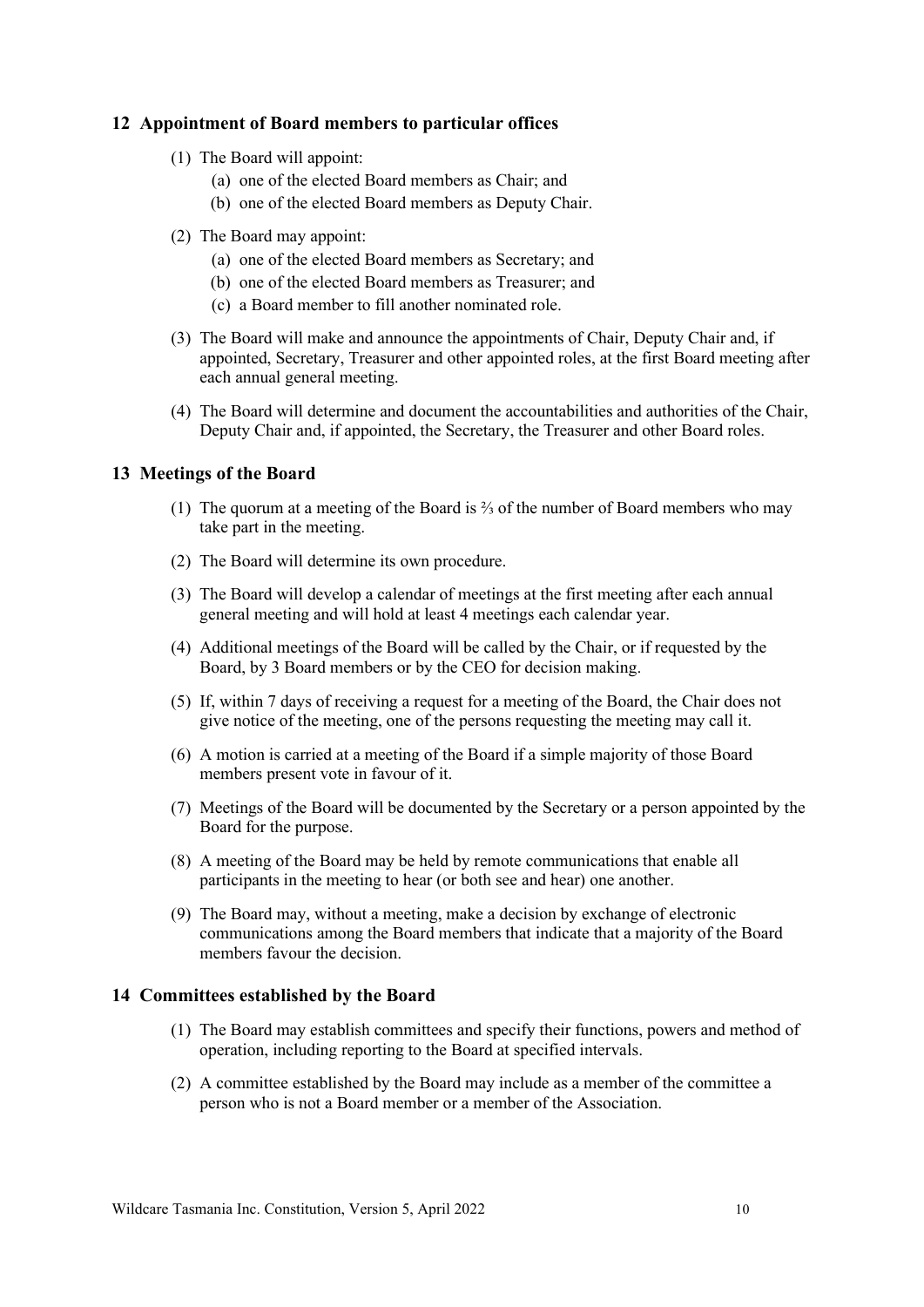## **Part 5—Branches**

#### **15 Branches**

- (1) The Board may approve groups of members of the Association as branches of the Association.
- (2) The Board may make rules in respect of a branch.
- (3) A branch may determine its own procedure and quorum.
- (4) A branch will keep minutes of its meetings and will report to the Board as and when required by the Board.

#### **16 Board may veto activities by branches or members of the Association**

The Board may veto any activity planned or undertaken by any branch or member of the Association if the Board is of the reasonable opinion that the activity:

- (a) will be detrimental to the standing, purpose or objectives of the Association or a Department of the Tasmanian Government that includes PWS or EBU; or
- (b) is likely to contravene any management plan or Commonwealth or State legislation.

## **Part 6—Meetings of the Association**

#### **17 Annual general meetings**

- (1) The Association will hold a general meeting (the *annual general meeting*) each year at a time and on a day that is directed by the Board and is before 1 April in the year.
- (2) The business of the annual general meeting is as follows:
	- (a) the confirmation of the minutes of the preceding annual general meeting, and any later special general meeting;
	- (b) the presentation of the financial statements containing the following particulars:
		- (i) the Association's income and expenditure during its last financial year;
		- (ii) the Association's assets and liabilities at the end of its last financial year;
		- (iii) the mortgages, charges and securities of any description affecting any of the Association's property at the end of its last financial year;
	- (c) the presentation of the auditor's report;
	- (d) the presentation of the Chair's report;
	- (e) the election of Board members as required;
	- (f) the appointment of an auditor;
	- (g) such other business as has been notified to the members of the Association.

#### **18 Special general meeting**

- (1) A special general meeting will be called if the Chair is directed to do so by the Board or is requested to do so by at least 10 members of the Association.
- (2) If the Chair fails, within 14 days of being so directed or requested, to give notice of a special general meeting, any Board member or member of the Association requesting the meeting may call it.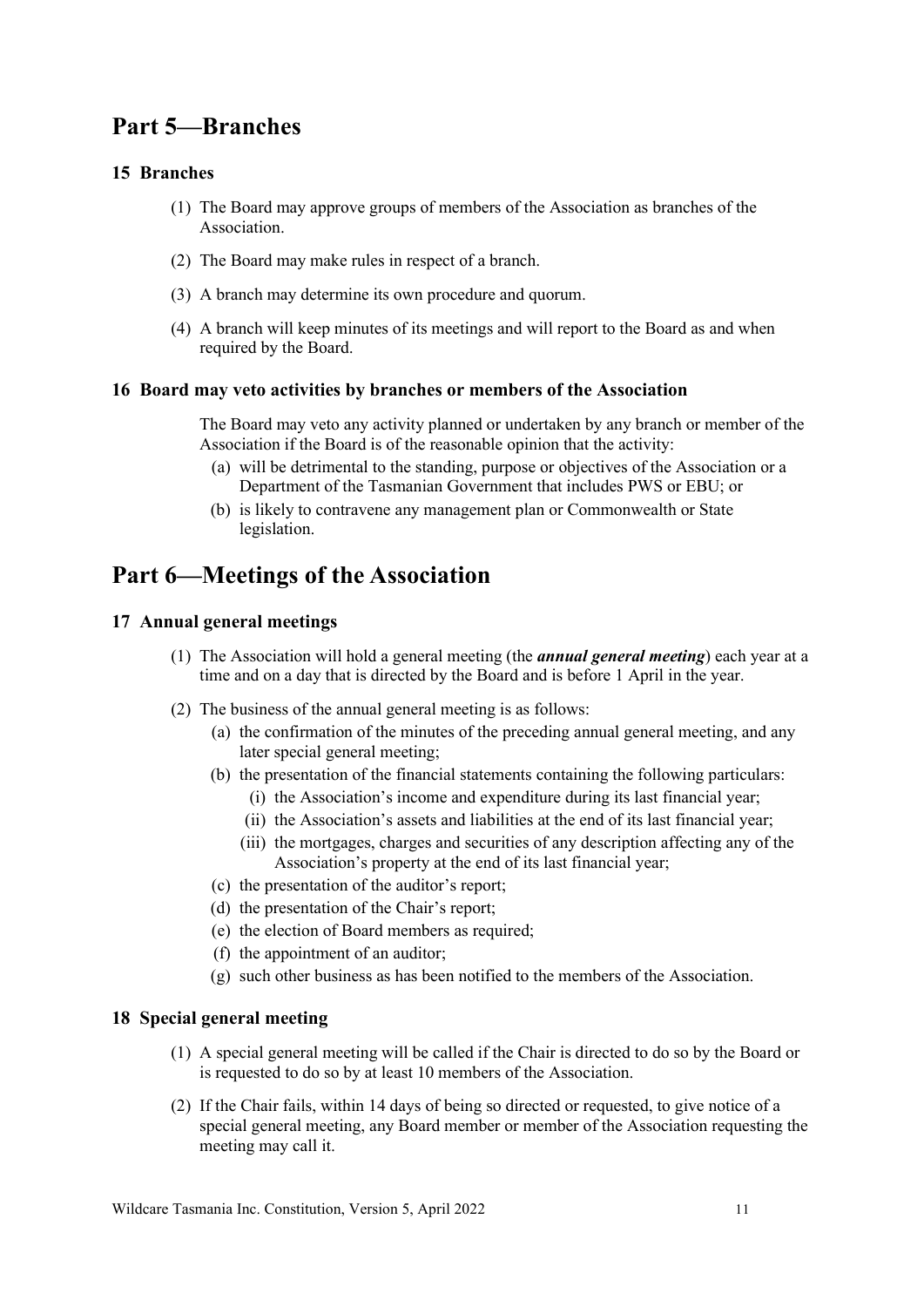(3) The only business that may be discussed at a special general meeting is the business set out in the notice of meeting.

#### **19 Procedure for general meetings**

#### *Notice*

- (1) Notice of general meetings will be given as follows:
	- (a) if a special resolution for the purposes of the Associations Incorporation Act or these rules has been proposed—at least 21 days' notice, specifying the intention to propose the resolution as a special resolution;
	- (b) in any other case—at least 14 days' notice.

#### *Quorum*

(2) The quorum at a general meeting is 6 members of the Association who were not Board members at the start of the meeting and who are attending the meeting in person or by remote communication.

#### *Attendance by remote communication*

(3) A member of the Association who cannot attend a general meeting in person may request, in writing, to attend by remote communication.

#### *Presiding*

(4) The Chair may preside at a general meeting, but if the Chair does not wish to do so, or is absent from the meeting, the meeting will elect a person to preside.

#### *Voting*

- (5) A member of the Association who is entitled to vote on a motion at the meeting has only one vote on the motion.
- (6) A member of the Association cannot appoint a proxy to cast the member's vote at a general meeting.

#### *Resolutions*

- (7) A special resolution is carried if at least three quarters of the members of the Association, who are present in person and entitled to vote, vote in favour of it.
- (8) Any other resolution is carried if a simple majority of the members of the Association, who are attending the meeting and are entitled to vote, vote in favour of it.
- (9) A declaration of the person presiding at a general meeting that a resolution has been carried is conclusive evidence of that fact unless a poll is demanded.

#### *Adjournment*

(10) The person presiding at a general meeting may adjourn the meeting and determine the place and time at which the meeting is to resume. The only business that may be discussed at an adjourned general meeting is the unfinished business at the time of adjournment.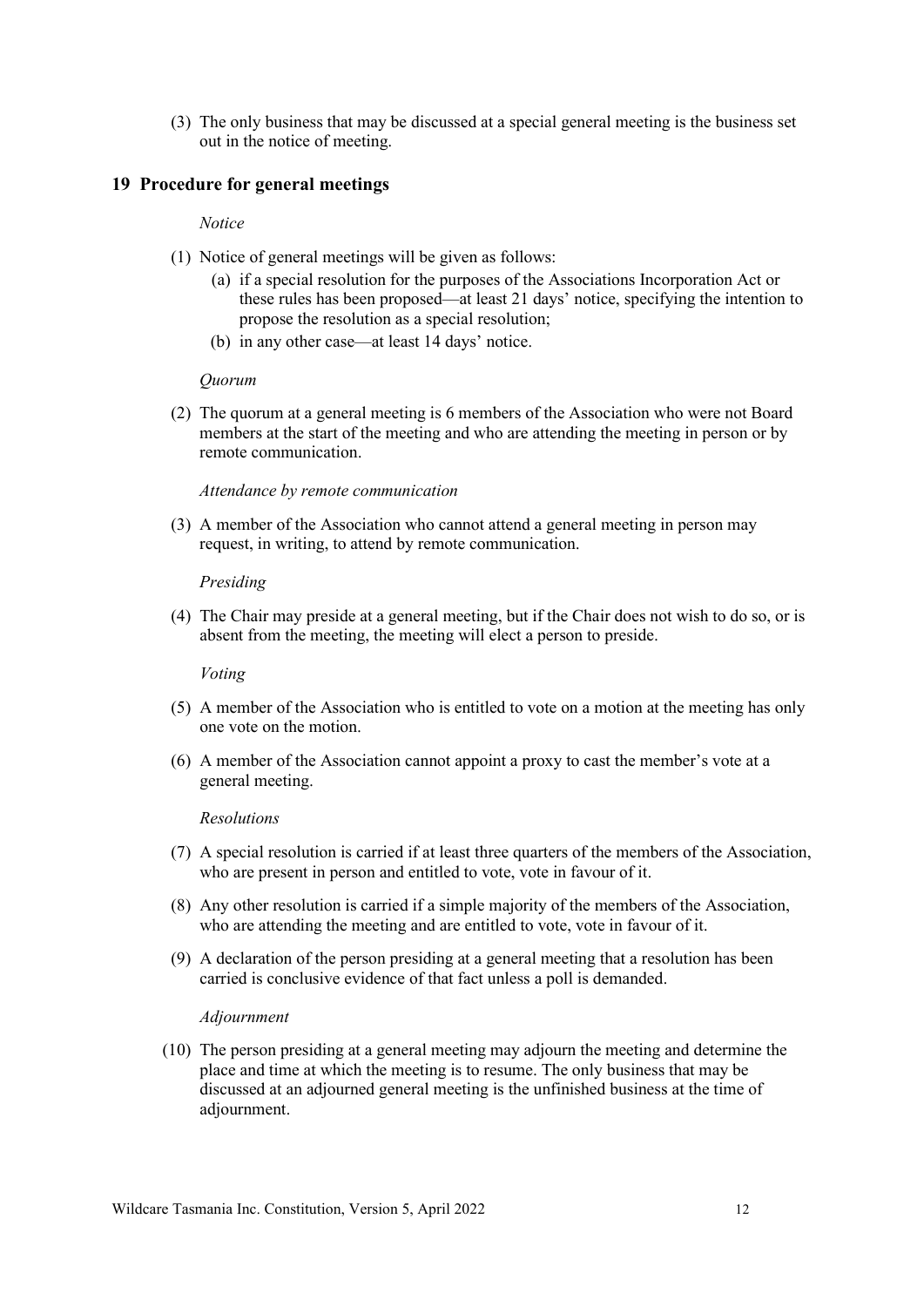#### *Other matters of procedure*

(11) The person presiding at a general meeting may determine any matter of procedure not referred to in this rule.

## **Part 7—Records of the Association**

#### **20 Books and records**

- (1) A member of the Association may inspect the books and records of the Association on giving reasonable notice to the person responsible for the relevant documents.
- (2) Minutes will be created and filed of all Board meetings and all general meetings.

## **Part 8—Financial management of the Association and the TNCF**

#### **21 Application of the Association's income and property**

- (1) The income and the property of the Association will be used and applied solely in promotion of its objects.
- (2) No portion of the income and the property of the Association will be distributed, paid or transferred directly or indirectly (by way of dividend, bonus, profit or otherwise) to members, directors, or trustees of the Association.
- (3) Subrule (2) does not prevent payment in good faith:
	- (a) of interest to any member of the Association in respect of money owing to the member by the Association; or
	- (b) of remuneration to any officer or employee of the Association; or
	- (c) to any person for services actually rendered to the Association; or
	- (d) to any member of the Association of any of the following to which the member would be entitled if the member were not a member:
		- (i) out-of-pocket expenses connected with work by the member for the Association;
		- (ii) money lent by the member to the Association;
		- (iii) reasonable and proper charges for the hire of goods by the Association from the member;
		- (iv) reasonable and proper rent for premises let to the Association by the member; or
	- (e) of funds for a research project to be undertaken by a member of the Association.
- (4) Any allocation of funds or property to other persons or organisations will be made in accordance with the established purpose or objectives of the Association and will not be influenced by the preference of the donor.

#### **22 Board's consideration of financial matters**

- (1) The Board will approve financial management and reporting procedures for the prudent investment and governance of the funds of the Association.
- (2) The Board will consider at each meeting a report of the financial transactions of the Association since the last Board meeting.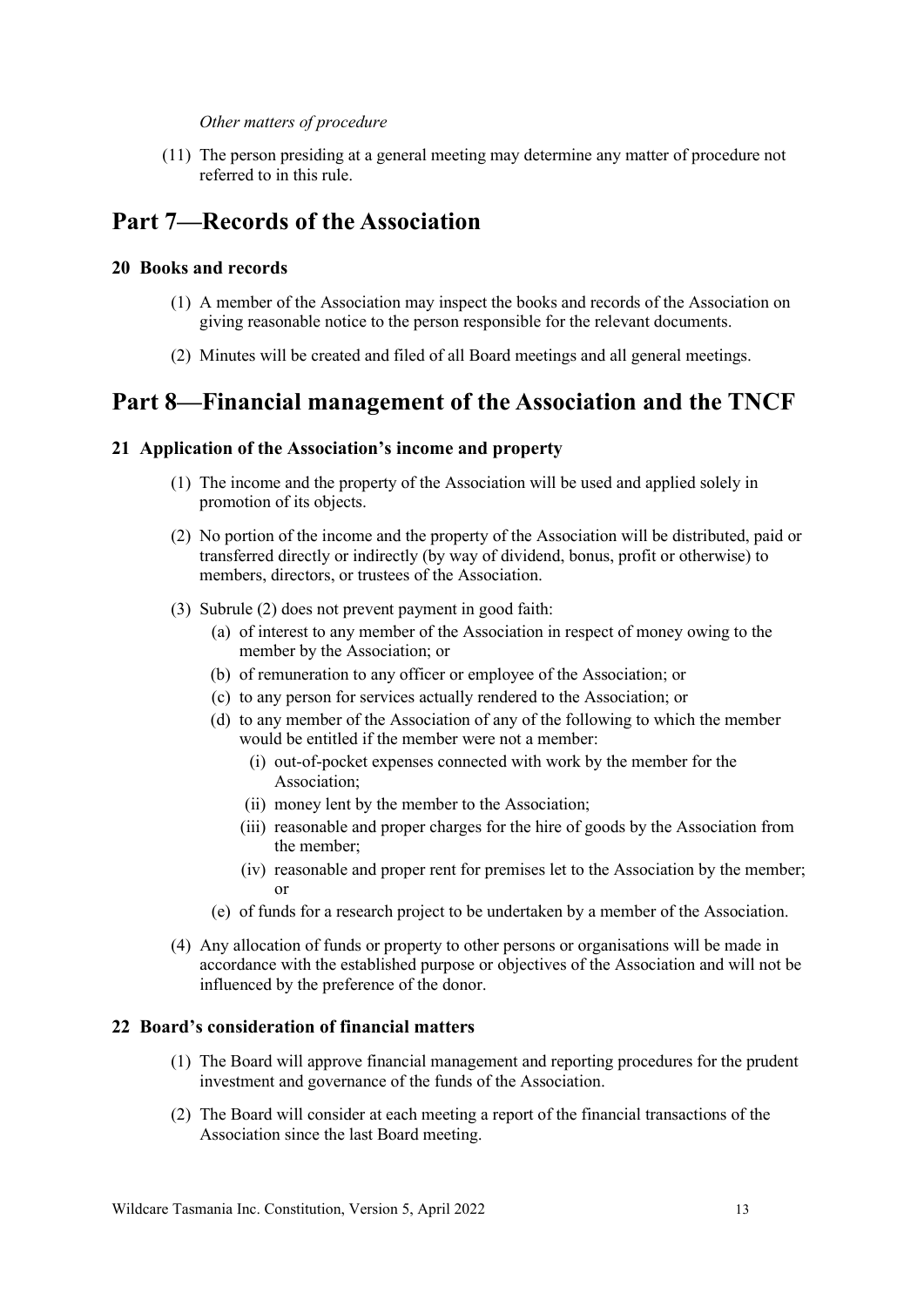#### **23 Banking receipts**

All money received for or on behalf of the Association will be deposited in a bank account in the name of the Association.

#### **24 TNCF operation**

*Purpose of TNCF*

(1) The purpose of the TNCF is to support the Association's environmental objects.

*Inviting gifts to TNCF*

(2) Members of the public are invited to make gifts of money or property to the TNCF for the Association's environmental objects.

*Dealing with gifts to TNCF*

- (3) Money from interest on donations, income derived from donated property, and money from the realisation of such property are to be deposited into the TNCF.
- (4) A separate bank account will be established to deposit money donated to the TNCF, including interest accrued on the donations. Money received because of gifts of money or property to the TNCF will be credited to this bank account. The TNCF will not receive other money into this bank account.
- (5) Gifts to the TNCF will be kept separate from other funds of the Association.
- (6) Receipts will be issued in the name of the TNCF and proper accounting records and procedures will be kept and used for the operation of the TNCF.

*Compliance with law and non-profit operation*

(7) The TNCF will comply with Subdivision 30-E of the *Income Tax Assessment Act 1997* and will operate on a not-for-profit basis.

*Administration of TNCF by Grants Assessment Committee*

(8) The TNCF will be administered by the Grants Assessment Committee.

*Grants Assessment Committee*

- (9) The Grants Assessment Committee will consist of no fewer than 3 persons.
- (10) The members of the Grants Assessment Committee will be appointed by the Board.
- (11) A majority of the members of the Grants Assessment Committee will be 'responsible persons' as defined by the Guidelines to the Register of Environmental Organisations.
- (12) The chair of the Grants Assessment Committee will not also be a Board member.

*Guidance for operation of TNCF*

(13) The Board will approve a document providing guidance for the operation of the TNCF that is consistent with the Guidelines to the Register of Environmental Organisations.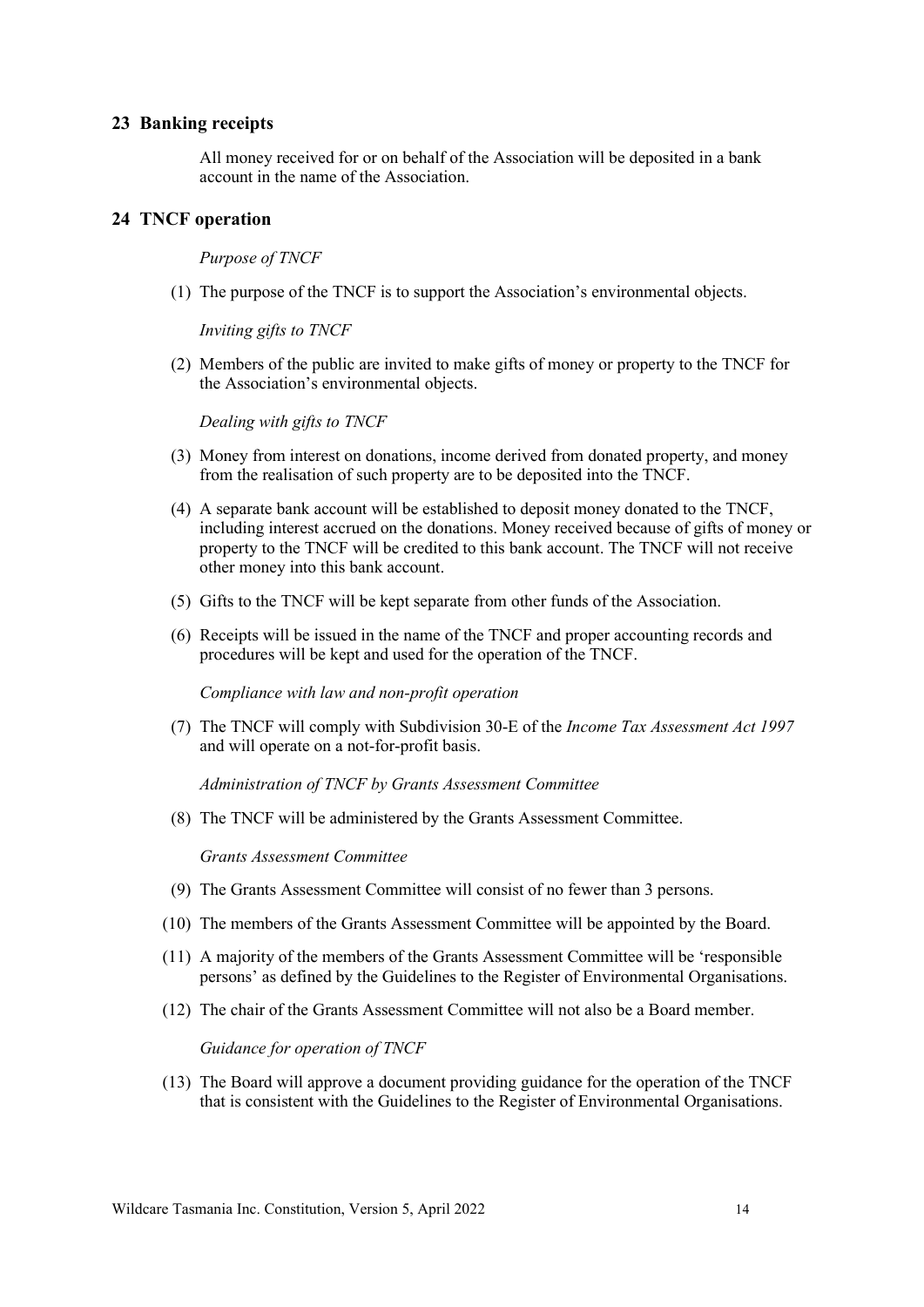#### **25 Reporting on TNCF**

- (1) The Association will notify the Commonwealth department responsible for the environment as soon as possible if:
	- (a) it changes its name or the name of the TNCF; or
	- (b) there is any change to the membership of the Grants Assessment Committee; or
	- (c) there has been any departure from the model rules for public funds located in the Guidelines to the Register of Environmental Organisations.
- (2) Statistical information requested by the Commonwealth department responsible for the environment on donations to the TNCF will be provided within 4 months of the end of the financial year.
- (3) An audited financial statement for the Association and the TNCF will be supplied with the annual statistical return. The statement will provide information on the expenditure of TNCF monies and the management of TNCF assets.
- (4) Reporting on the TNCF will be provided to the Board, consistent with the document approved by the Board providing guidance for the operation of the TNCF.

#### **26 Compliance with Ministerial rules relating to TNCF**

The Association will comply with any rules that the Commonwealth Treasurer and Minister with responsibility for the environment may make to ensure that gifts made to the TNCF are only used for its principal purpose.

#### **27 Auditor**

- (1) Members of the Association will appoint the auditor at the annual general meeting (see rule 17).
- (2) If an appointment is not made at an annual general meeting, the Board will appoint the auditor as soon as practicable after that annual general meeting, for the then current financial year.
- (3) The auditor may only be removed from office by special resolution of the members of the Association at a general meeting. In this event, the members at that meeting may appoint an auditor to act until the next annual general meeting.
- (4) If a casual vacancy occurs in the office of auditor during a financial year of the Association, the Board will appoint a person to be the auditor and the person so appointed will hold office until the next annual general meeting.

### **Part 9—Public officer**

#### **28 Public officer**

- (1) The Board will appoint the public officer of the Association.
	- Note: The Associations Incorporations Act has rules about a person ceasing to be public officer and appointment of a replacement.
- (2) The Board may impose functions and duties, and confer powers, on the public officer of the Association.
	- Note: These functions, duties and powers are additional to those the public officer has under the Associations Incorporations Act and other provisions of these rules.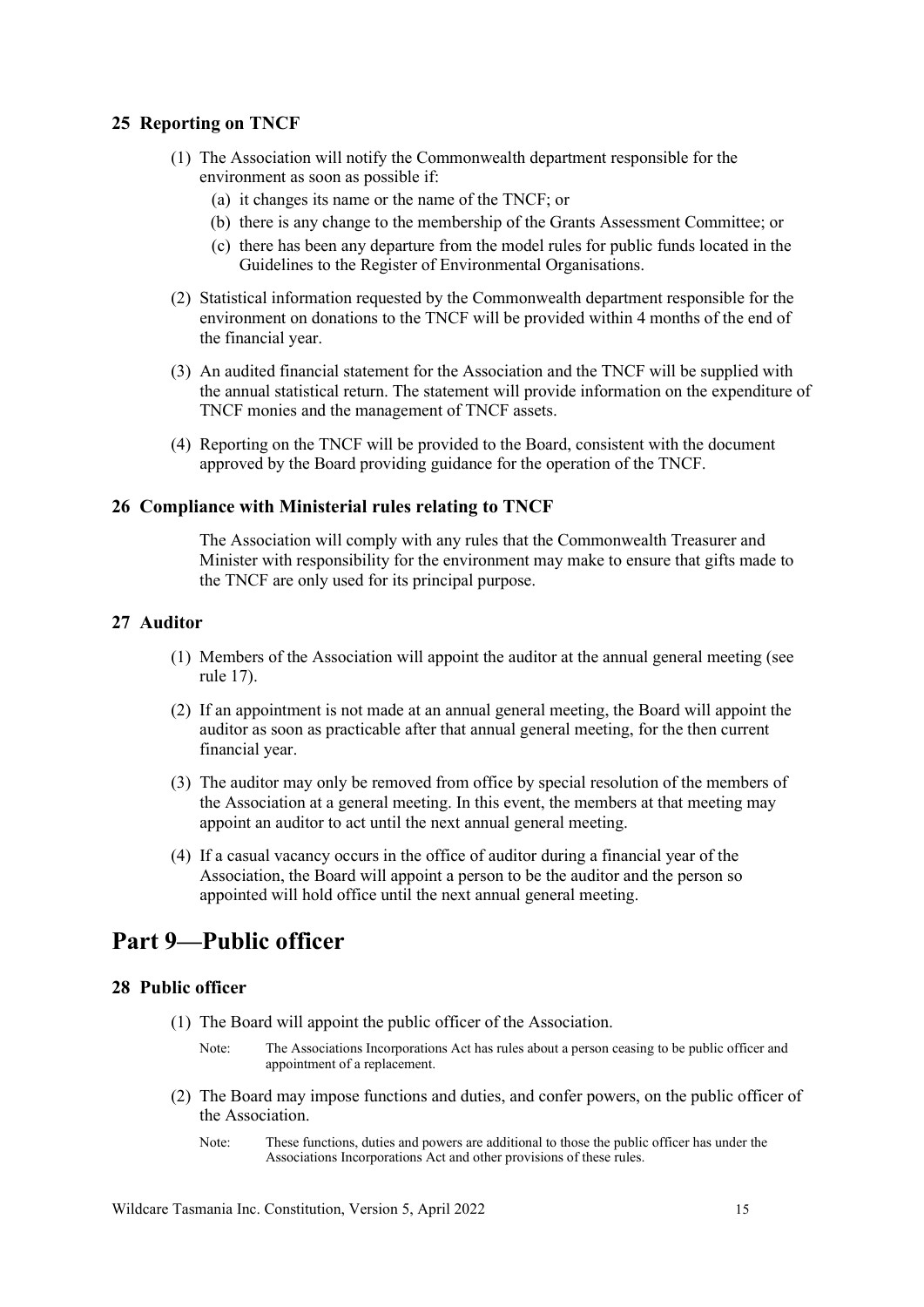## **Part 10—Avoiding conflicts of interest**

#### **29 Disclosure of interests**

- (1) This rule applies to a person who:
	- (a) is any of the following:
		- (i) a Board member;
		- (ii) a member of the Grants Assessment Committee;
		- (iii) a member of a committee established by the Board;
		- (iv) a member of the Association;
		- (v) an employee of the Association; and
	- (b) has or acquires an interest in an arrangement (whether contractual or not) made or proposed to be made by the Association.
- (2) If the person has the interest when it is being considered whether to make the arrangement, the person must ensure the interest is disclosed as early as possible in the process of that consideration.
- (3) If the person acquires the interest after the arrangement has been made, the person must disclose the interest, for the purpose of the management of the arrangement and the interest, to the Board as soon as possible after acquiring the interest.
- (4) The person must not take part in consideration (or a decision) whether to make the arrangement, or consideration of (or a decision on) the management of the arrangement, unless a majority of the persons who are taking part in the consideration (or decision) and who do not have an interest in the arrangement authorise the person to do so.

## **Part 11—Liabilities of members and officers of the Association**

#### **30 Indemnity**

A person who is a Board member, member of the Association, auditor, member of the Grants Assessment Committee or employee or agent of the Association will be indemnified out of the property of the Association against any liability incurred by the person in that capacity in defending any proceedings in which a court makes a decision in favour of the person.

#### **31 Members and officers not liable for the Association's liabilities**

A member or officer of the Association is not, merely by being such a member or officer, liable to contribute towards the payment of the debts and liabilities of the Association or the costs, charges and expenses of the winding-up of the Association.

## **Part 12—Winding up**

#### **32 Winding up the Association or the TNCF**

- (1) If the Association is wound up, or its incorporation cancelled, the assets remaining after satisfying all liabilities will not be paid or distributed amongst the members of the Association, but will be transferred to an institution that:
	- (a) has purposes like the purpose of the Association; and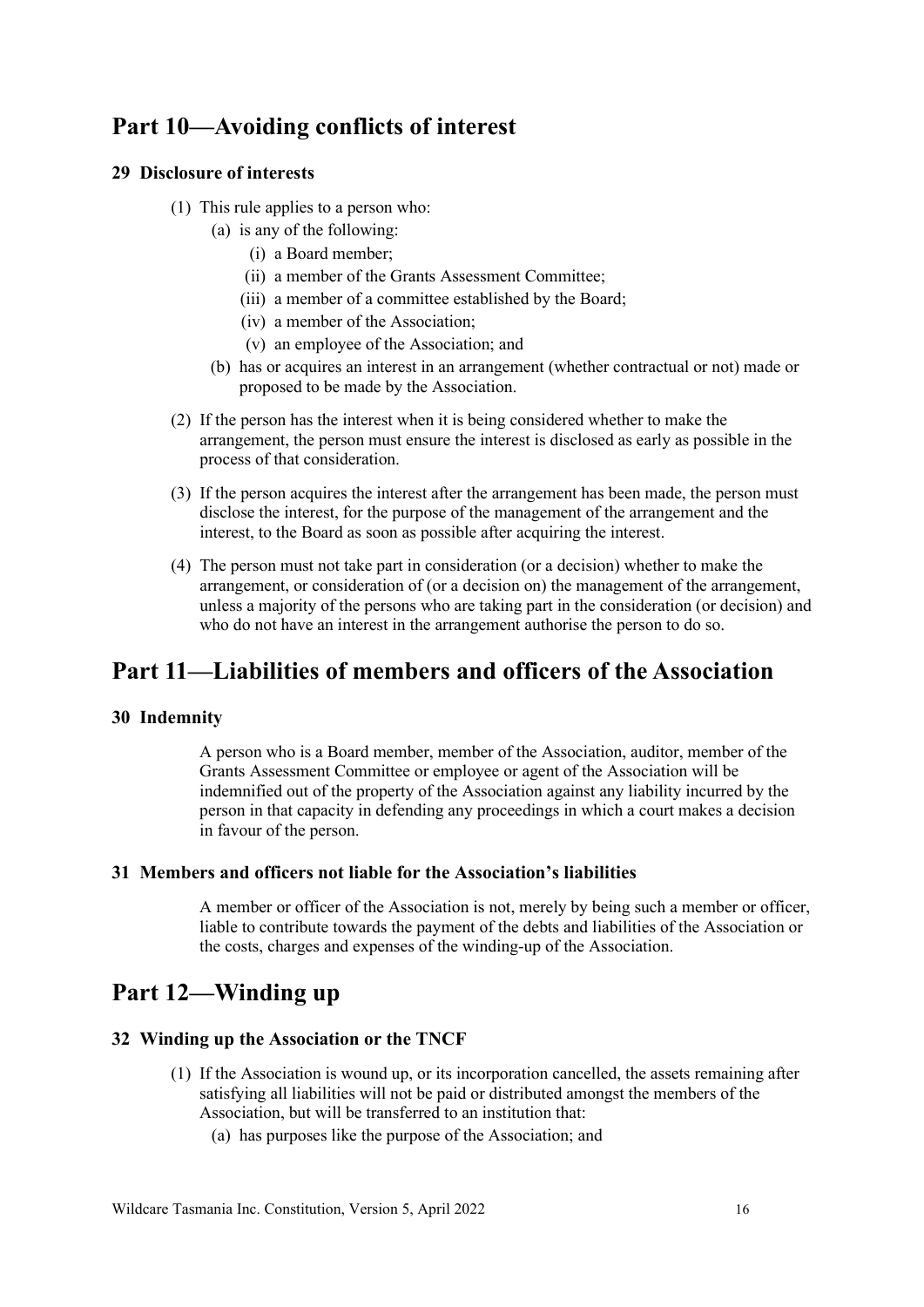- (b) prohibits the distribution of its income amongst members of the institution to at least the extent to which the Association is prohibited by these rules from distributing the Association's income to its members; and
- (c) is determined in accordance with a special resolution of the members of the Association at general meeting or, in the absence of such a resolution, by the Commissioner for Corporate Affairs.
- (2) The public officer will inform the Commissioner for Corporate Affairs if the Association is winding up.
- (3) In the case of the winding up of the TNCF, any surplus assets are to be transferred to another fund with similar objectives that is on the Register of Environmental Organisations.

## **Part 13—Scope of rules**

#### **33 Model rules do not apply**

None of the model rules prescribed at any time for the purposes of the Associations Incorporation Act apply in relation to the Association.

#### **34 Changes to these rules**

These rules can only be changed by special resolution of the members of the Association at a general meeting.

## **Part 14—Transitional provisions**

#### **35 Transitional provisions for membership of the Association**

- (1) A person who was a member of the Association immediately before the start time is taken to be a member of the Association immediately after that time.
- (2) If advice described in subrule 7(c) of the old constitution (about overdue subscription) was given before the start time and the period mentioned in the advice (for payment of subscription before ending of membership) had not ended before the start time, subrule 5(3) of these rules applies as if the advice were notice described in that subrule.

#### **36 Transitional provisions for the Board**

- (1) Despite subrule 9(1) of these rules, subrule 9(b) (about composition of the Board) of the old constitution continues to apply to the Board until the first annual general meeting after the start time.
- (2) A person who was a member of the Board of Management under the old constitution immediately before the start time becomes a member of the Board immediately after that time.
- (3) A person who was the Chair, Deputy Chair, Secretary or Treasurer under the old constitution immediately before the start time is taken to have been appointed as the Chair, Deputy Chair, Secretary or Treasurer (as appropriate) under rule 12 immediately after that time.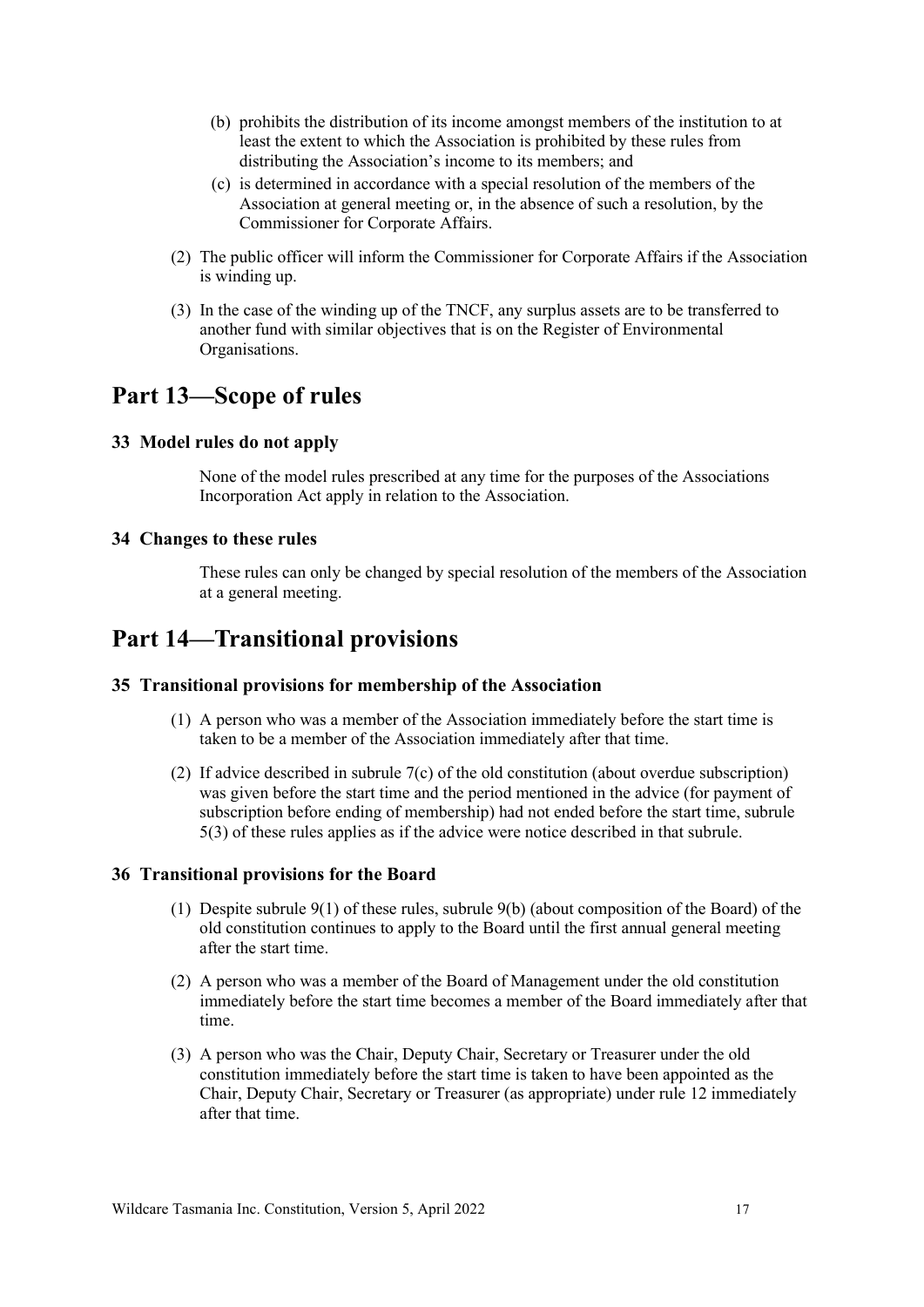- (4) For the purposes of determining whether subrule 11(2) prevents a person from being elected as a Board member for a term, previous terms of office are to be taken into account even if any of them started before the start time.
- (5) A delegation by the Board that was in force immediately before the start time continues as if it had been made under rule 8.

#### **37 Transitional provision for branches**

A branch appointed under subrule 11(a) of the old constitution immediately before the start time continues after that time as if it had been approved under subrule 15(1) of these rules.

#### **38 Transitional provisions for TNCF and Grants Assessment Committee**

- (1) The WILDCARE Gift Fund that existed under the old constitution immediately before the start time continues as the Tasmanian Nature Conservation Fund or TNCF as if it had been established under paragraph 4(a) of these rules.
- (2) The Gift Fund Committee that existed under the old constitution immediately before the start time continues as the Grants Assessment Committee.
- (3) A person who was a member of the Gift Fund Committee immediately before the start time continues as a member of the Grants Assessment Committee as if the person had been appointed under subrule 24(10).

#### **39 Transitional provision for auditor**

The person who was the auditor of the Association immediately before the start time continues as the auditor as if the person had been appointed as auditor in accordance with rule 27.

#### **40 Transitional provision for public officer**

The person who was the public officer of the Association immediately before the start time continues as the public officer as if the person had been appointed by the Board under rule 2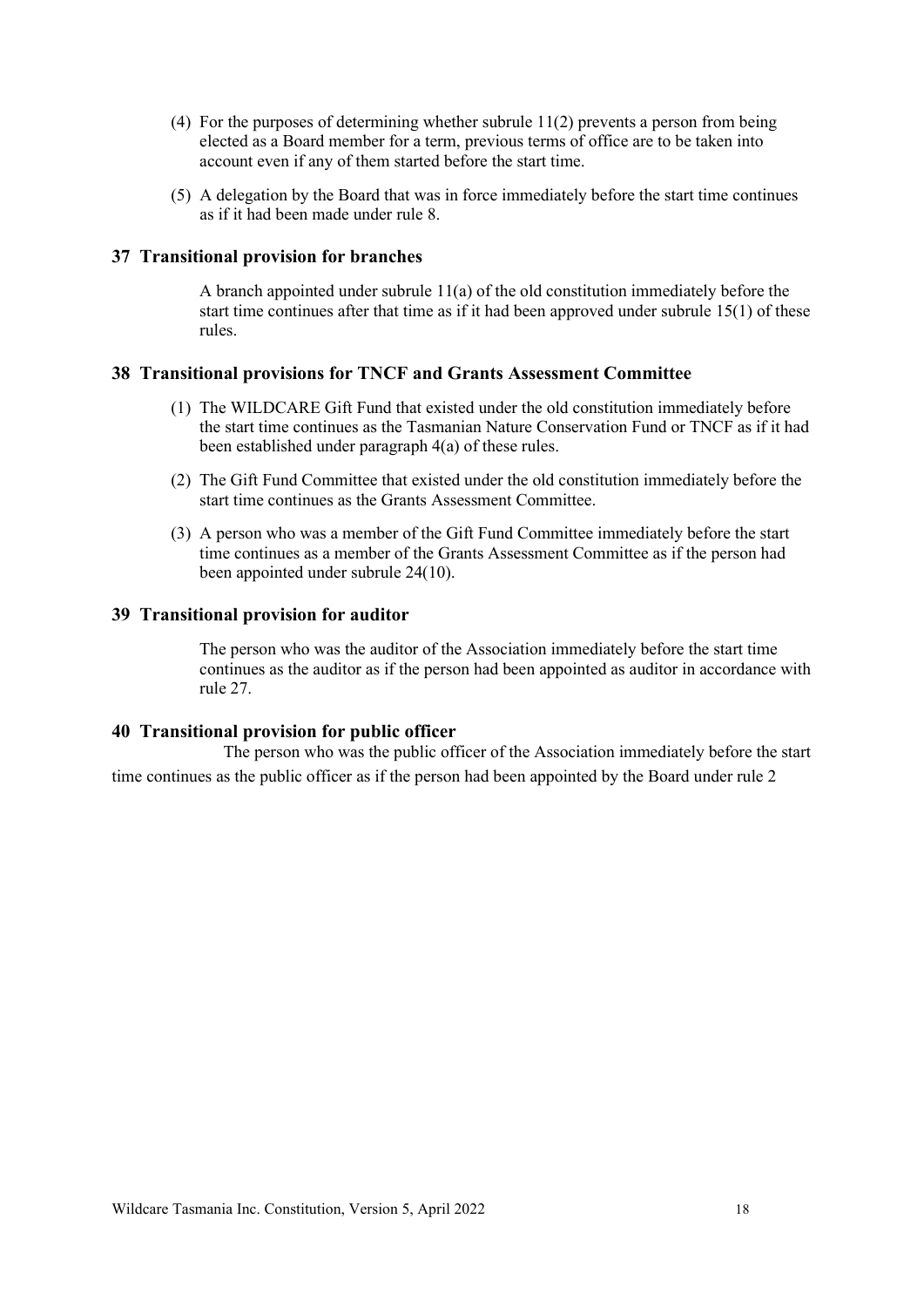## **Document Version History**

#### **Version Number: 5**

#### **Issue Date: 2 April 2022**

#### **Author:** Donna Burton

#### **Description of changes:**

- o Based on good practice, consistent with our regulators' requirements, and adapted to be fit for our purpose, context and operating needs.
- o Recognising that our governance framework has matured substantially since the constitution was previously adopted.
- o Introducing some flexibilities to respond promptly, where needed, while retaining suitable controls and accountabilities, coupled with member consultation and communication.
- o Updating references to reflect recent name changes, for example:
	- o Gift Fund > Tasmanian Nature Conservation Fund (TNCF or the Fund)
	- o Gift Fund Committee > Grants Assessment Committee
- o Some reordering of Rules/sub-rules to aid readability.
- o Renaming *Wildcare Incorporated* to *Wildcare Tasmania Incorporated* to uniquely identify our association and avoid confusion with like-named charities in other states.
- o Adding an overarching purpose for Wildcare Tas and streamlining our objectives whilst retaining the same scope.
- o Adding a power to enter partnership and other agreements consistent with, and to support, our purpose and objectives, as well as to delegate powers as needed.
- o Updating references to the administration of the TNCF to our approved policies and guidelines e.g., *Operating Guidelines* and *Grant Guidelines*.
- o Adding references in the Membership and related rules to our approved governance policies and practices e.g., *Working with Wildcare*, and *Code of Conduct*.
- o Enabling the Board to determine Wildcare's membership policy and annual subscription rates, whilst ensuring that members are informed.
- o Confirming that to be eligible to be a Board member, a person must also be a Wildcare member.
- o Adjusting overall Board numbers (11→9), composition, terms of appointment including limiting the max. number of terms, and quorum.
- o Incorporating additional references to our Branches and allowing some flexibility in their structure to reflect existing the variety of branch arrangements and day-to-day practicalities.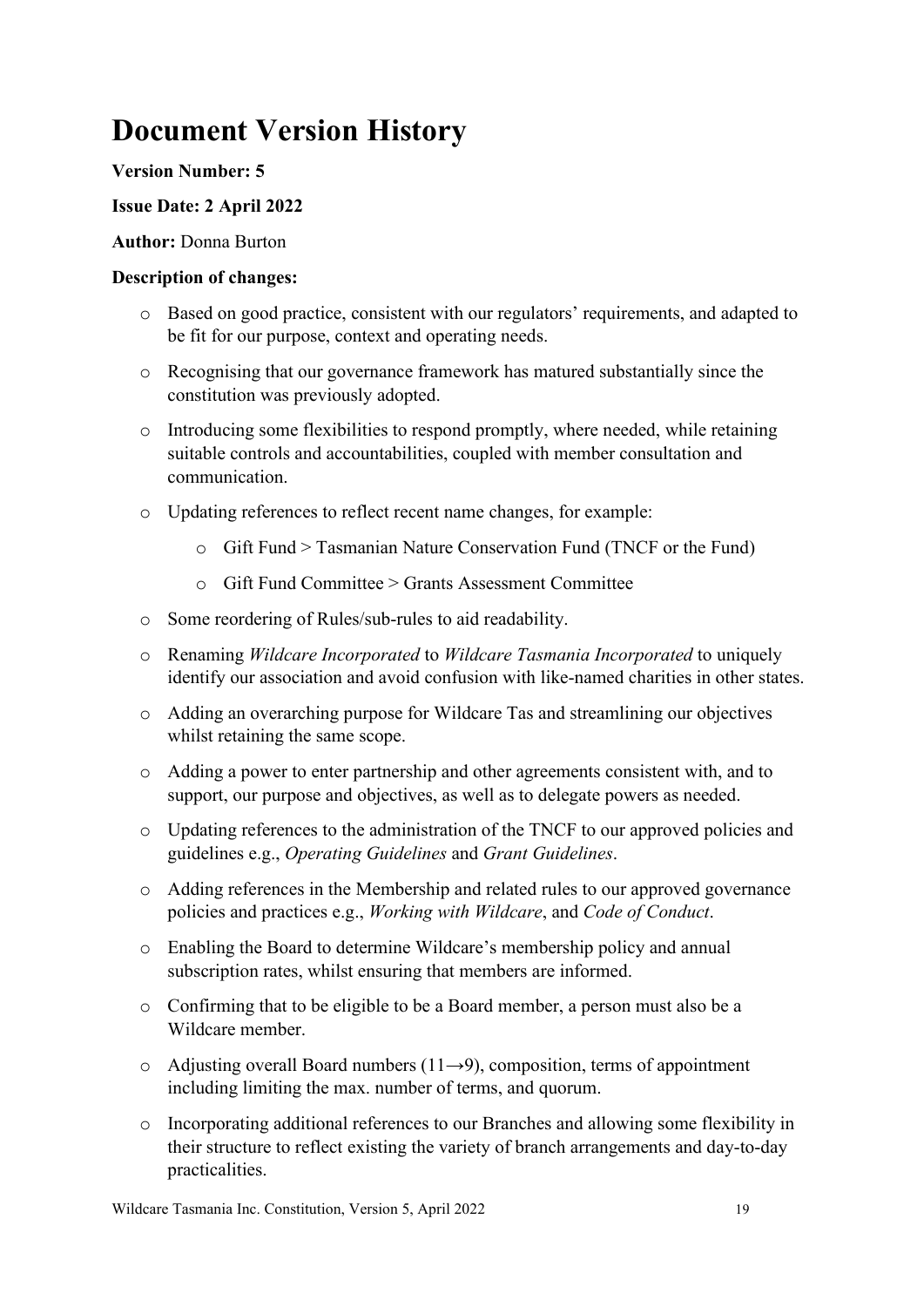- o Adding the role of Public Officer, as expected by the regulator.
- o Removing outdated references to use of a Common Seal.
- o Following a legal review during early 2022, a range of other changes to reflect contemporary/better legal practice.

#### **Version Number:** 4

**Issue Date:** 3rd March 2019

**Author:** Sharon Smith

**Description of Changes:** Authorised by Special General Meeting of 3<sup>rd</sup> March 2019

• Clause 2 - Removed '(a)' from beginning of first paragraph and renumbered sections.

• Clause 3 - Removed '(a)' from beginning of first paragraph and removed clause 3(c), 3(d) and 3(f) and changed numbering on remaining sections.

• Clause 3(d) – Changed to clause (b) and 'Co-Chair' to 'Chair'. Removed the words '(elected)' and 'Wildcare', added 'appointed by the Board of Management from those people'.

• Clause 3(c) – Added clause to define the Deputy Chair as the person appointed by the Board of Management from those people elected by the Wildcare membership at an Annual General Meeting, who will assume the responsibility and delegations of the Chair in the event that the Chair is determined by the Board of Management to be absent or indisposed.

• Clause 3(g) – Changed to clause (d) and 'Biodiversity Conservation Branch' to 'Natural and Cultural Heritage Division'.

• Clause  $3(j)$  – Changed to clause (g) and 'Rule 6' to 'Rule 9'.

• Clause 3(l) – Changed to clause (i) and "Fund Management Committee" to "Gift Fund Committee".

• Clause 4(g)i. – Removed 'A committee of management' and added 'The Gift Fund Committee comprised'.

• Clause 4(g)ii. – Changed 'The committee of management' to 'The Gift Fund Committee'. Removed 'Incorporated'.

• Clause 4(g)iii. – Changed 'committee' to 'Gift Fund Committee'.

• Clause  $4(g)$ iv. and  $4(g)v -$  Added to provide that the Board of Management will develop and approve Operating Guidelines in line with expectations of the Register of Environmental Organisations and that the Gift Fund Committee Chair shall not also be a member of the Wildcare Board.

• Clause 5(a)ii. – Removed 'management committee of the' and add 'Committee'.

• Clause 5(b) – Removed 'of Environment and Heritage on' and replace with 'responsible for the Environment regarding'.

Wildcare Tasmania Inc. Constitution, Version 5, April 2022 20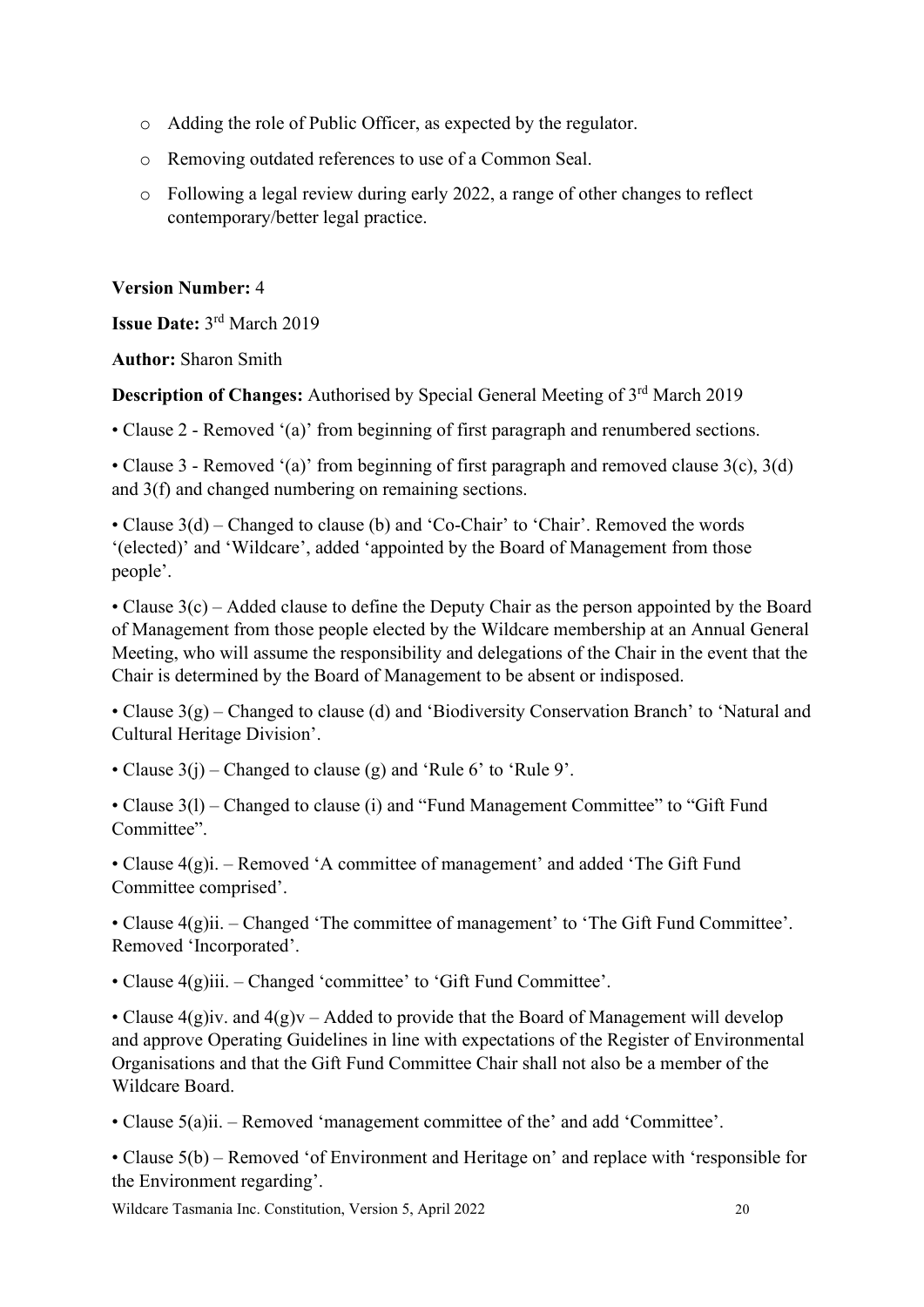• Clause 6(a) – Removed 'Treasurer and the'.

• Clause 6(c) – Changed the word 'purposes' to 'objectives'.

• Clause 7 - Removed clause 7(d) and renumbered remaining sections.

• Clause 8(a) – Replaced 'The Secretary must keep a' with 'A' and 'the name, address and telephone number of each member and the date of joining.' To 'their contact information will be maintained.'

• Clause 8(b) – Updated to reflect contemporary privacy expectations in that members should be able to view and edit their own personal details.

• Clause  $9 -$  Added clause  $9(i)$  to express Wildcare's commitment to diversity in the Board composition.

• Clause 9 and 13 – Updated to reflect changes to the Wildcare Board composition and the method for filling of vacant positions.

• Clause 10 - Replacement of the word 'Secretary' with 'Chair' in clause 10(d), 10(e).

• Clause 11(e) – Replacement of 'Co-Chair (elected) and Co-Chair (appointed)' with 'Chair'.

• Clause 13(b)ii. – Replacement of 'Co-Chairs' reports' to 'Chair's report'.

• Clause 13(b)iii. – Replacement of 'The Co-Chair (elected), Secretary, Treasurer, General membership' with 'Board of Management' and 'and Presidents Representative positions' with 'as required.'

• Clause 14 - Replacement of the word 'Secretary' with the word 'Chair' in clause 14(a) and 14(b).

• Clause 15(c) - Amended to allow a member to request to attend a Wildcare General Meeting remotely, where facilities are available.

• Clause 15(d) - Replacement of the word 'Co-Chair' with 'Chair'.

• Clause 16(b) - Included a reference in confirming that the Board must approve financial management and reporting procedures to govern the prudent investment and governance of the funds of the Association.

• Clause 16(c) – Removal of the reference to the Treasurer being responsible for the financial records and add 'Board must consider at each meeting'.

• Clause 16(d) - Replacement of the word 'Treasurer' with the word 'Chair'.

• Clause 17(c) – Updated and renumbered to reflect contemporary expectations of keeping of Minutes.

• Clause 18 – Removal of '(a)' from first paragraph and renumber section.

• Clause 21 – Removal of the requirement that the Common Seal must be kept by the Secretary.

• Clause 22 – Changed clause to make notification to member sufficient if sent to last recorded address.

Wildcare Tasmania Inc. Constitution, Version 5, April 2022 21 21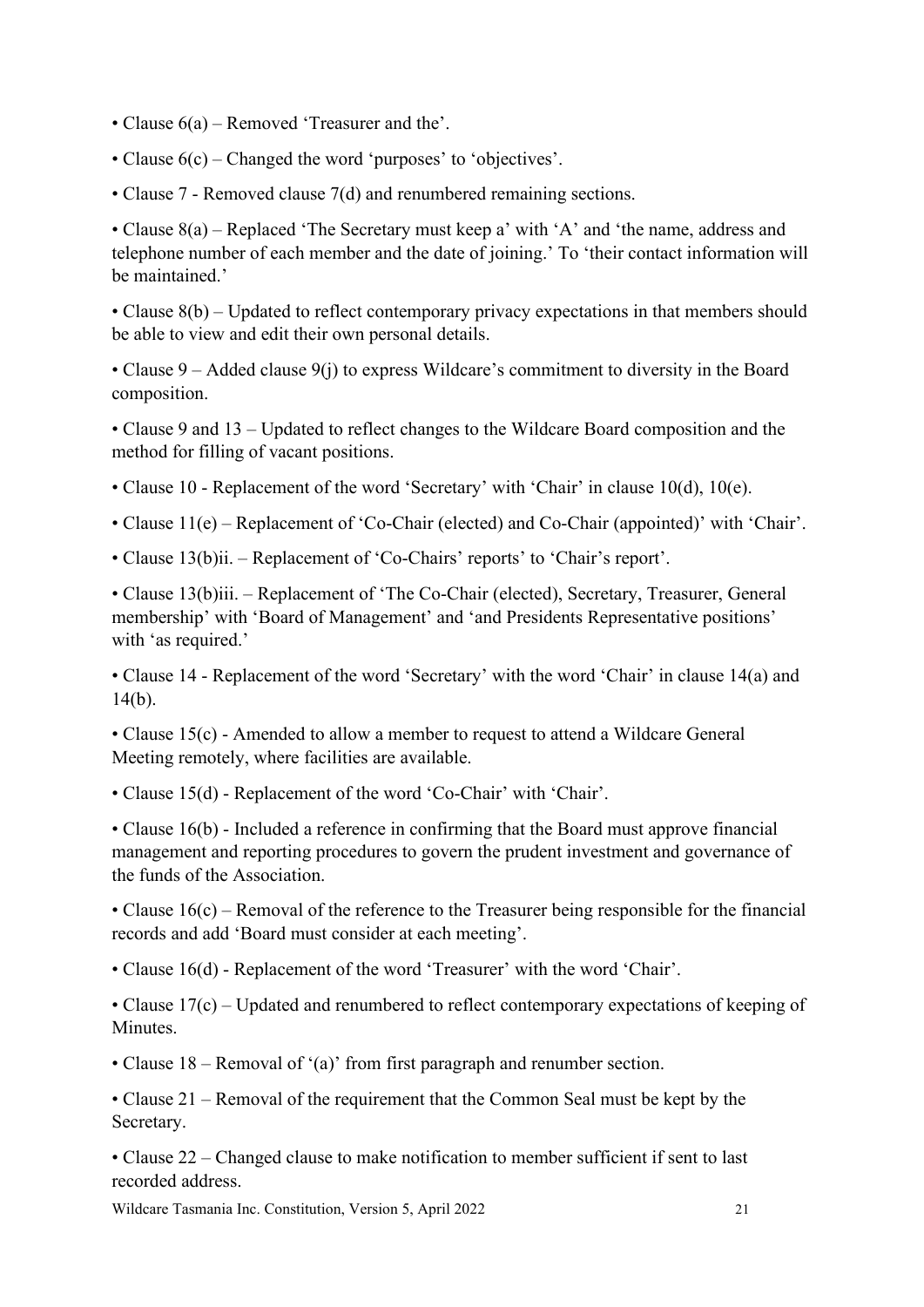- Clause 23(d) Replacement of the word 'Secretary' with 'Board of Management'.
- Clause 25(a) Inclusion of the word 'is'.

**Version Number:** 3

**Issue Date:** 24/5/18

**Author:** Glen Hayhurst

**Description of Changes:** Authorised by Special General Meeting of 24/3/18

• Changed clause 10(a) to increase the quorum at a meeting of the Board of Management (BoM) from "four members or 50% of the membership of the Board of Management, whichever is the least" to "seven members or 50% of the membership of the Board of Management, whichever is the least". With the potential for the Board to have up to 16 members, a quorum of four is too few.

• Added the Document Version History table

**Version Number:** 2

**Issue Date:** 9/12/15

**Author:** Malcolm MacDonald

**Description of Changes:** Authorised by Special General Meeting of 28/3/15

• Changed clauses 9(c), 9(d), 9(i), 9(j), 9(n) and 13(b)(iii) to allow the Secretary to be elected at the AGM rather than appointed by the General Manager PWS.

• Changed clause 7(a) to specify that a person remains a member of the Association as long as his or her annual subscription is fully paid and current as this reflects the correct situation.

• Deleted clause 7(b) "Any person may apply in writing to the Secretary to become a member" and the following numbering in clause 7 was altered accordingly. This is no longer the normal way to become a member.

• Changed clause 7(f) to remove any reference to a specific annual subscription of the Association as the fee may vary from time to time.

• Changed clause 9(d) to require that the Co-Chair (elected), Treasurer and Secretary be elected from the general membership at the AGM to ensure that these members have to be financial members of the Association.

• Deleted clause 16(c) "All payments in excess of twenty-five dollars must be made by cheque" and the following numbering in clause 16 was altered accordingly. Electronic banking is also permissible.

#### **Version Number:** 1

Wildcare Tasmania Inc. Constitution, Version 5, April 2022 22